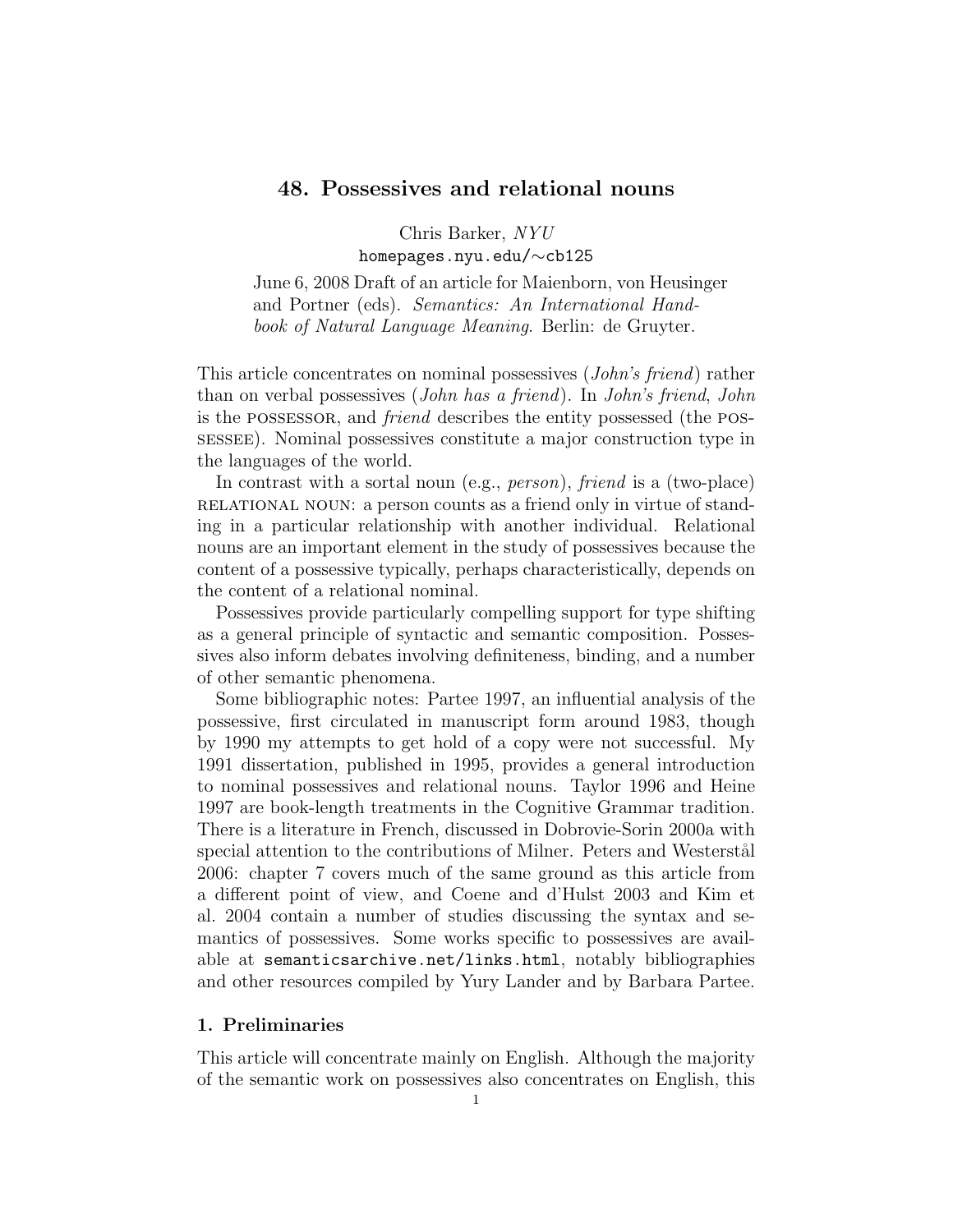limitation does not do justice either to the richness of possessives in other languages, nor to the richness of the literature.

#### 1.1. Main possessive constructions

English has two main possessive constructions:

|     | John's brother      | PRENOMINAL POSSESSIVE  |
|-----|---------------------|------------------------|
| (2) | the brother of John | POSTNOMINAL POSSESSIVE |

(Other possessive constructions will be introduced below.) The prenominal possessive is often called the Saxon genitive for historical reasons.

In the prenominal possessive, the possessive morpheme 's is an edge clitic (Miller 1991), since it attaches to the final word at the rightmost edge of a full DP ([the man]'s hat, [every man]'s hat, [the Queen of England s hat, the person I was just talking to s hat, etc.). Because a possessive is itself a DP, possessives can be nested arbitrarily deep (John's friend's mother's ... lawyer's brother ).

Although English once had a robust case system (a vestige remains in the possessive forms of pronouns, his, hers, etc.), English no longer has a true genitive case. Nevertheless, English possessive constructions are often called genitives, and I will sometimes refer to them this way.

#### 1.2. Relational nouns

The denotation of male, for instance, can be modeled as a simple set of individuals. Then Bill is male just in case  $\mathbf{b} \in [male]$ . The noun brother, in contrast, denotes a relation between individuals, that is, a set of pairs of individuals. Then Bill will be a brother of John just in case  $\langle \mathbf{b}, \mathbf{j} \rangle \in [\![brother]\!].$ 

Strictly speaking, sortal properties such as the denotation of male are (one-place) relations, but it will be useful to use the terms 'sortal' and 'property' exclusively for one-place relations, and 'relation' for twoplace relations.

Only some nouns are properly relational. As pointed out by, e.g., Löbner (1985: 292), many pairs of nouns that apply to the same set of objects nevertheless contrast minimally with respect to the sortal/relational distinction:

| (3) |             | SORTAL                     | <b>RELATIONAL</b>     |
|-----|-------------|----------------------------|-----------------------|
|     | a.          | a day (*of someone)        | a birthday of someone |
|     | b.          | a person (*of someone)     | a child of someone    |
|     | $c_{\cdot}$ | an animal $(*of some one)$ | a pet of someone      |
|     |             |                            |                       |

2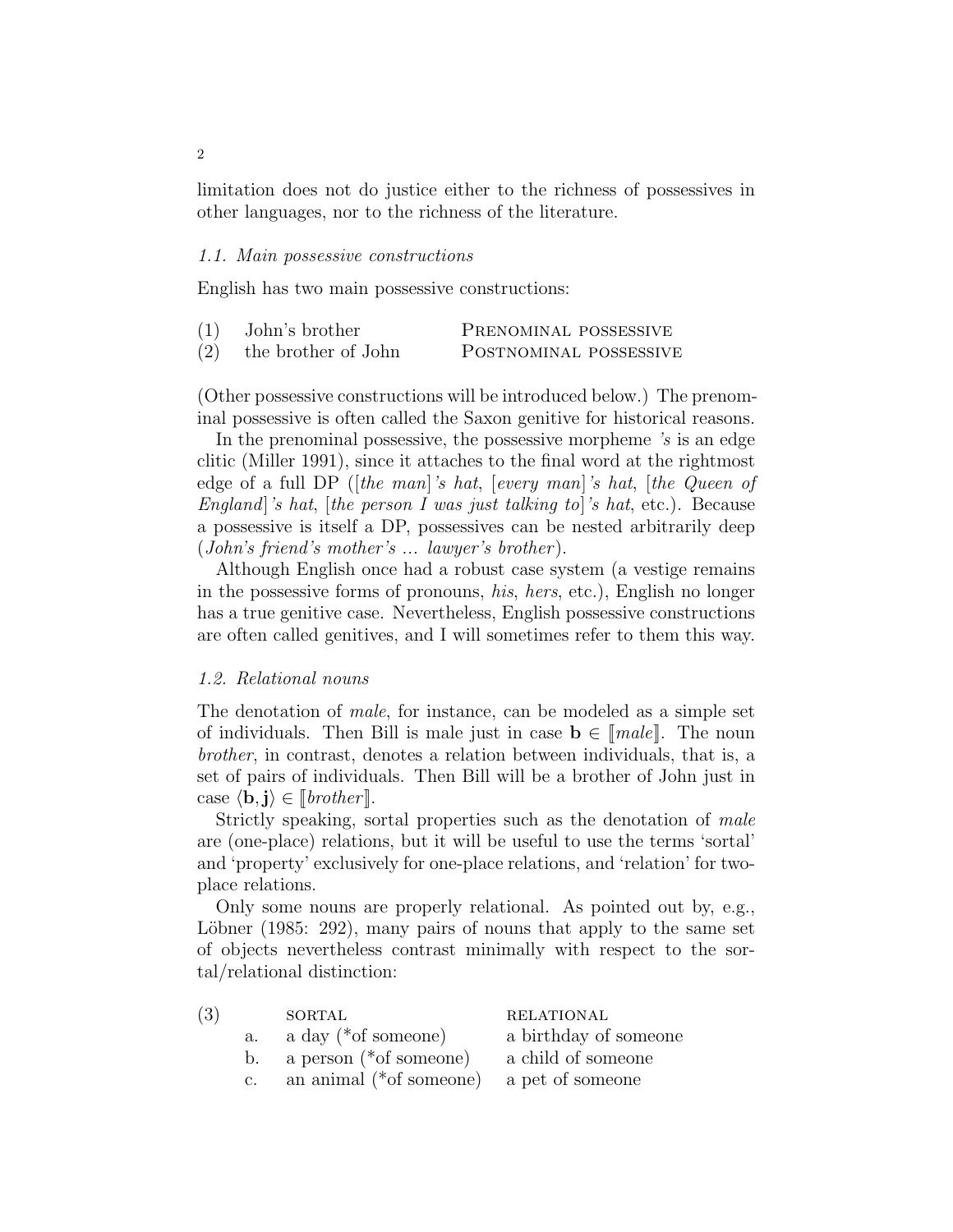Each day is somebody's birthday, and each birthday is a day. Likewise, every person is someone's child, and each child is a person. However, a day counts as a birthday only in virtue of standing in a certain relationship to a person. Note that only the relational nouns are able to take a postnominal genitive of phrase.

Sortal nouns stand to relational nouns as one-argument verbs stand to two-argument ones. Conceptually, dining, eating, and devouring all entail the existence of an object that gets consumed; yet even assuming the statements in (4) describe the same event, the presence of an overt direct object can be prohibited, optional, or required, depending on the specific lexical item involved:

| (4) |                | INTRANSITIVE  | <b>TRANSITIVE</b>      |
|-----|----------------|---------------|------------------------|
|     | $a_{\cdot}$    | We dined.     | *We dined the pizza.   |
|     | h.             | We ate.       | We ate the pizza.      |
|     | C <sub>1</sub> | *We devoured. | We devoured the pizza. |
|     |                |               |                        |

It is often said that nominal arguments are always optional, and to a first approximation this is true. However, nouns display the full paradigm of optionality illustrated above for their verbal counterparts:

| (5) |             | <b>INTRANSITIVE</b> | <b>TRANSITIVE</b>     |
|-----|-------------|---------------------|-----------------------|
|     | а.          | the stranger        | *the stranger of John |
|     | b.          | the enemy           | the enemy of John     |
|     | $c_{\cdot}$ | *the sake           | the sake of John      |

At the conceptual level, qualifying as a stranger, an enemy, or someone's sake requires the existence of some object that stands in a certain relation to the described object. After all, someone who is a stranger to John may be well known to me, likewise for an enemy; and doing something for John's sake very different than doing it for my sake. This is as much to say that stranger, enemy, and sake are intrinsically relational. Nevertheless, despite the fact that a possessor argument is conceptually obligatory for all three predicates, it is not possible to express the possessor relatum for stranger overtly, either by means of a genitive of phrase or by a prenominal possessive  $(**John's stranger*).$ In contrast, overt expression of the possessor argument is optional for enemy, and, as noted by Quine, obligatory for sake. Following Partee 1997, we can adopt the verbal terminology and say that stranger is obligatorily intransitive, enemy is optionally transitive, and sake is obligatorily transitive.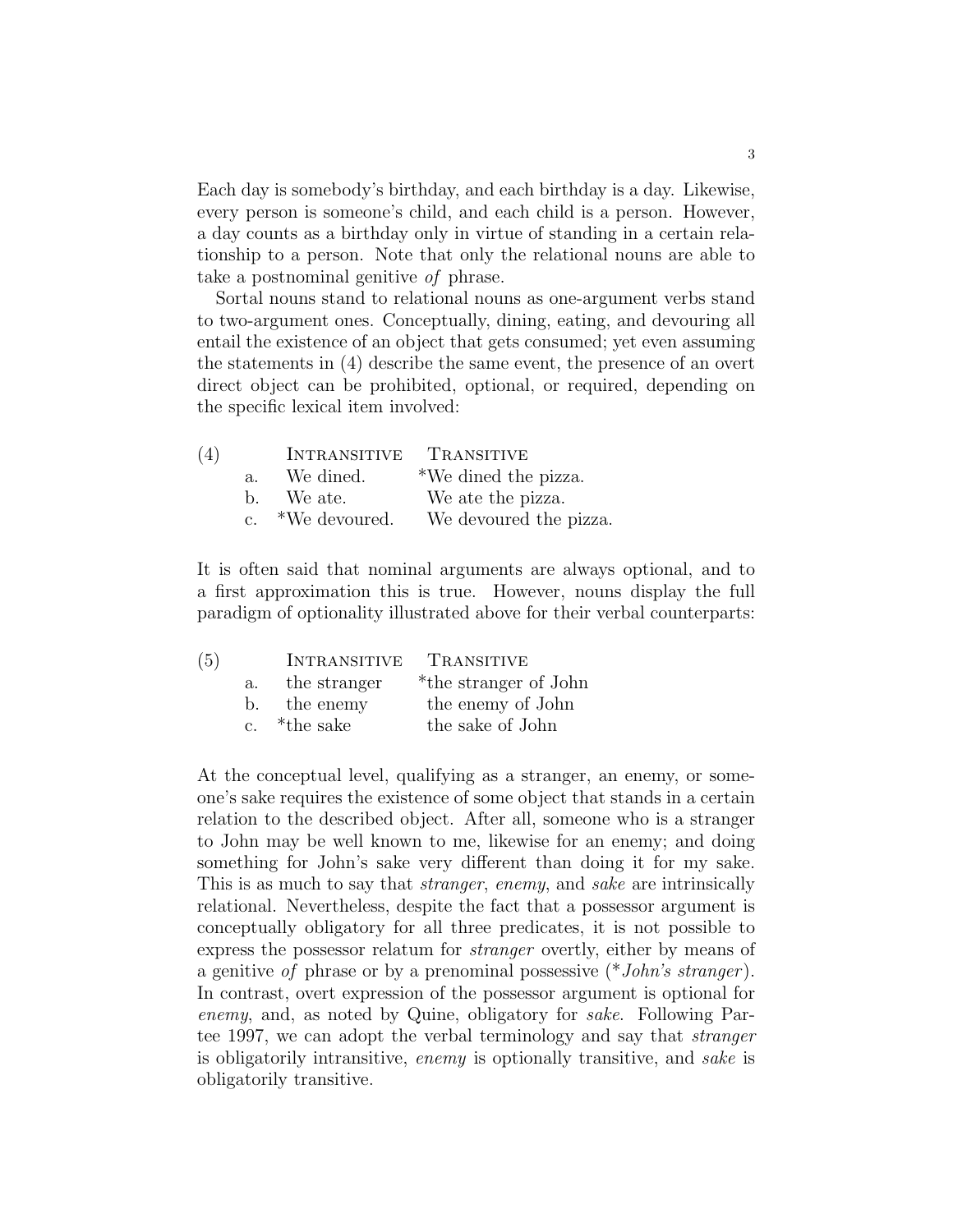### 1.3. Bindability of the implicit possessor

Partee 1989 notes that the implicit argument of an intransitive relational noun can sometimes be bound by a quantifier, as in Every soldier faced an enemy, which has the paraphrase 'Every soldier x is such that x faced x's enemy'. This provides evidence that the suppressed relational argument remains grammatically present, perhaps in the form of a variable. Curiously, as Partee notes, this sort of bound reading is not always possible: compare Every soldier wrote a mother, which does not have a paraphrase that entails that each soldier  $x$  wrote to x's mother.

# 1.4. Derived versus underived relational nominals

Derived nominals can have elaborate argument structures inherited from their verbal source, e.g., the purchase of the property by the woman for a pittance. For whatever reason, non-derived nouns appear to have a strict upper limit of two on the number of overtly expressible participants. That is, sortal nouns have one participant (person, stick), relational nouns have two participants (mother, leg), but there are no non-derived relational nouns that have three participants. To appreciate what such a noun could be like, consider grandmother. Two people x and z stand in the grandmother relation just in case there is some  $y$ such that x is the mother of y and y is the parent of z. Conceptually, then, grandmother is a three-place relation. However, as far as I know there is no language in which all three of the participants can be overtly specified: \*Ann is the grandmother of John by Mary.

#### 1.5. Inalienability

The most common relational concepts cross-linguistically include family relations (mother, uncle, cousin); body parts (hand, head, finger ); and intrinsic aspects of entities such as color, speed, weight, shape, temperature. In some languages prepositions are frozen possessives (at the river is expressed literally as 'the river's place'). Many languages grammatically distinguish between alienable and inalienable possession, where the inalienable nouns express a set of inherently relational concepts. In some languages, alienable possessee nouns receive a special morphological marking; in some languages, inalienable possessives are constructed differently, often by juxtaposition of possessor and possessee rather than with an overt possessive linking particle (Chappell and McGregor 1996). In English, to the extent that only relational

4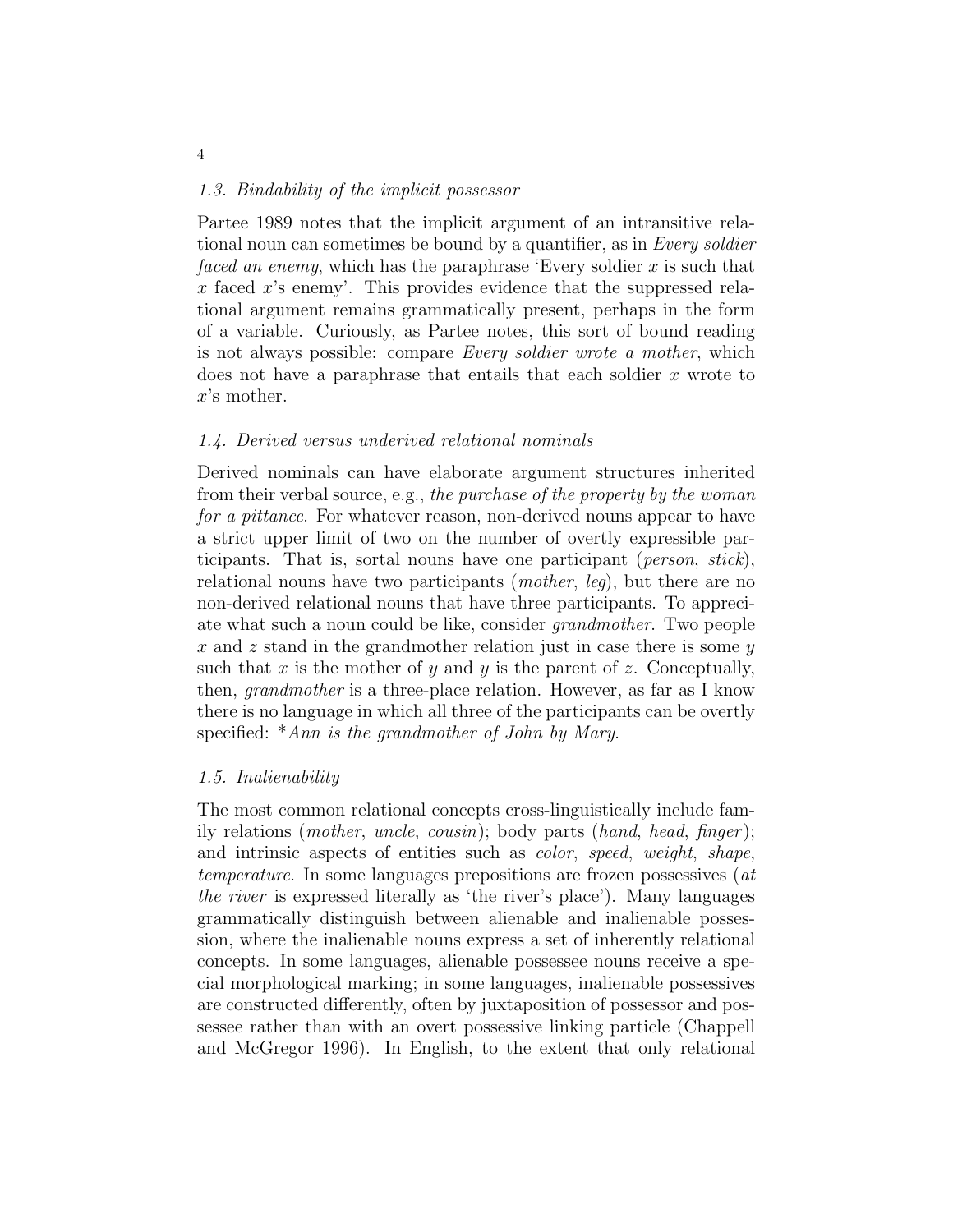nouns can participate in the postnominal genitive possessive construction (the brother of Mary, \*the cloud of Mary), English makes a syntactic distinction between alienable (cloud, squirrel) and inalienable (brother, speed) nouns.

In languages that morphosyntactically mark such distinctions, a twoway contrast is by far the most common (alienable versus inalienable), though some languages make morphosyntactic distinctions among four or more classes of possessed nouns.

### 2. Compositionality, type-shifting, lexical versus pragmatic

Prenominal and postnominal possessives can be very close to paraphrases of each other, as seen in  $(1)$  and  $(2)$  (John's friend versus the friend of John). However, we shall see that the prenominal possessive systematically has a wider range of interpretations.

The meaning of a possessive involves three main elements: two individuals (the possessor and the possessee), and a relation between them, which I will call the POSSESSION RELATION. For instance, in *John's* sister, the possessor is John, the possessee is some woman, and the possession relation holding between John and the woman is the sibling relation (or, if you like, the female-sibling-of relation). In this case, the possessive relation is identical to the relation denoted by the head noun. I will call this a LEXICAL interpretation, since the possessive relation is identical to the context of some lexical item.

If the head noun is not relational, a lexical interpretation is obviously not possible. In *John's cloud*, the noun *cloud* is not a relational concept, and the relationship between John and the cloud must come from some source other than the lexical meaning of the noun. Perhaps it is a cloud John is watching, or a cloud that he is painting, or a cloud that is saliently associated with John for some other reason. I will (perhaps somewhat presumptuously) call this a PRAGMATIC interpretation, since the content of the possessive relation must come from the pragmatic context.

In many treatments, in pragmatic interpretations the possession relation is introduced as a context-controlled variable, much in the same way that a pronoun that is not grammatically bound receives its value from context. (Note that here, context supplies a relation rather than an individual, just as required for paycheck pronouns.) If the interpretation of pragmatic possessives does involve a free relational variable whose value is supplied by context, then possessives are unusual in the typology of variables in failing to be capable of being quantificationally bound. For instance, as Stanley (2000) points out, there is no bound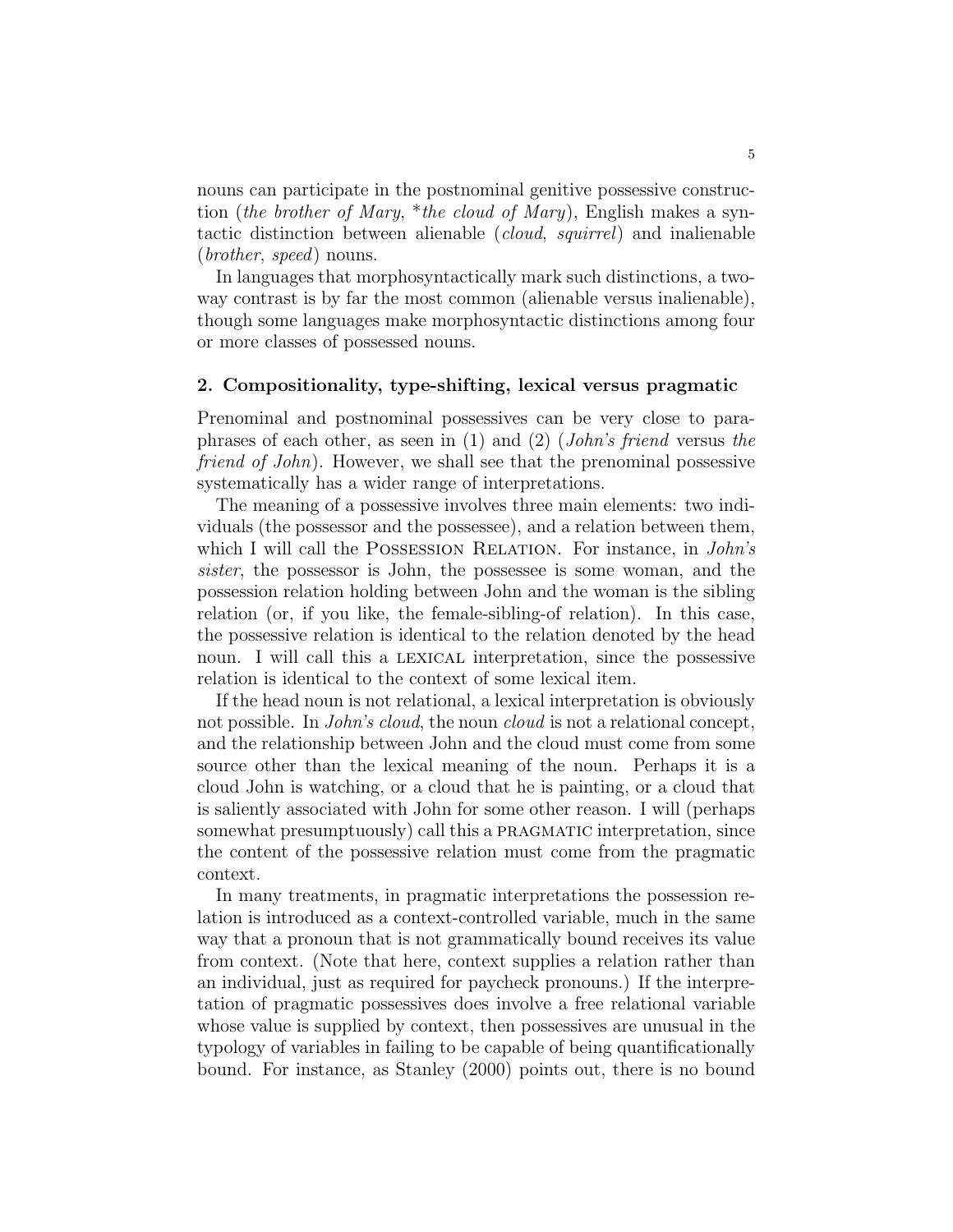interpretation of Whenever John has something to do with a cat, he expects it to behave like Mary's cat. If there were, this sentence would entail that whenever John kicks a cat, he expects it to behave like the cat that Mary kicked, and whenever John looks at a cat, he expects it to behave like the cat that Mary looked at, and so on.

As mentioned above in section 1.5, the postnominal genitive of possessive strongly prefers lexical interpretations (Barker 1995, Partee 1997). Thus John's sister (with a relational head noun) can be paraphrased as the sister of John, but John's cloud (which has a nonrelational head noun) cannot be described as ??*the cloud of John*. This makes the postnominal construction a diagnostic for relational nouns. We can analyze the genitive of phrase as semantically inert (an identity function), a purely syntactic marker signalling that the object of the preposition is an argument of the relational head nominal. On this analysis, the possession relation for a postnominal possessive is simply the denotation of the relational head noun.

# 2.1. Possession relations for sortal possessees: the  $\pi$  type-shifter

The problem, then, is what to do with the non-relational case: there must be some way to take a non-relational nominal and turn it into a relational nominal, perhaps by means of a type-shifting operator such as  $\pi = \lambda P \lambda x \lambda y \cdot Py \wedge R x y$ , where R is a free (pragmatically controlled) variable standing for the possession relation. Then  $\llbracket John's \; cloud \rrbracket =$  $\pi([cloud])(\mathbf{j}) = \lambda y$ .cloud $(y) \wedge R\mathbf{j}y$ , the set of clouds that stand in the R relation to John. (This renders the meaning of the possessive as a property; see sections 3 and 4 on predicative uses and definiteness.)

There is another way of thinking about the composition on which the possessor phrase is in charge. This approach follows, e.g., Abney (1987) in conceiving of the possessive as a determiner phrase (rather than as a noun phrase), with the possessor phrase in the role of the determiner (i.e., the head of the phrase). This gives the possessive clitic (or some silent functional element associated with the prenominal construction) some semantic work to do. For instance, for the relational interpretation we might assign the possessive clitic the denotation  $\lambda x \lambda P \lambda y.P y \wedge R x y$ .

But then we would need an additional denotation for the possessive clitic to allow for lexical possessives, perhaps  $\lambda x \lambda R \lambda y R x y$ , so that once again  $\llbracket John's brother \rrbracket = \lambda y.$ **brotherj**y.

Note that  $\pi$ , which enabled a sortal noun to shift to a (pragmaticallycontrolled) relation, is a type-shifter in the sense of Partee 1987: a silent operator that adjusts the syntactic category and the semantic type of an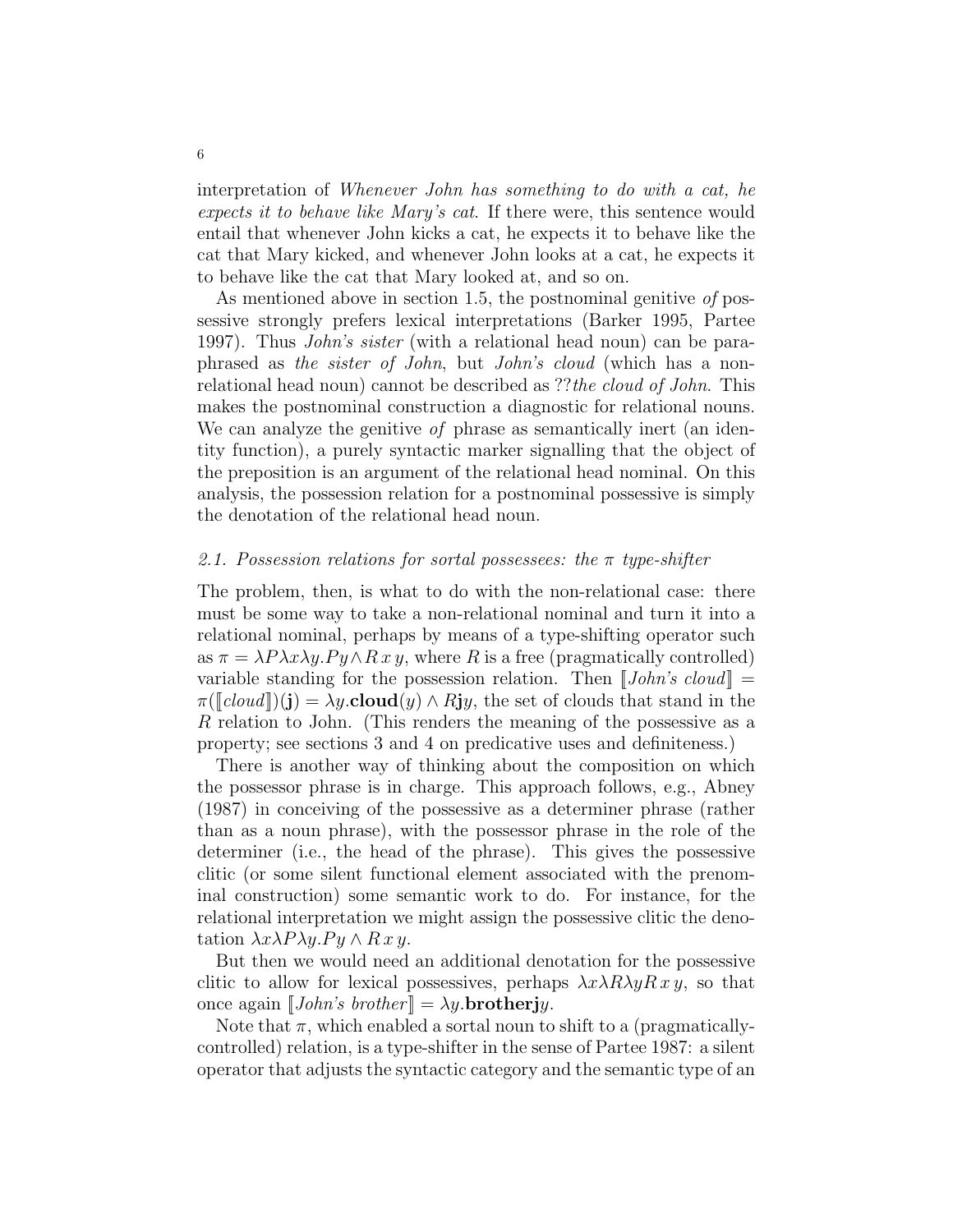expression in order to allow composition to proceed. It turns out that possessives and relational nouns are a type-shifting playground, with many different opportunities for positing type-shifters. I will mention a few of the type shifters that have been argued to be motivated by possessive interpretations, without trying here to find a principled way of choosing which set of shifters best covers the empirical ground.

#### 2.2. The detransitivization type-shifter  $\mathbf{Ex}$

Most compositional treatments posit a detransitivizing type-shifter that turns a relational nominal into a non-relational one, perhaps  $\mathbf{Ex} =$  $\lambda R\lambda x.\exists yR y x$ . Such a type-shifter aims to capture the systematic relationship between relational uses (John's relative) and uses without an overt possessor (*the relative*, which means 'the person  $x$  such that there is a y such that x is the relative of  $y'$ ).

But the detransitivizing shifter is far more useful than merely allowing relational nouns to appear without an explicit possessor. Although possessives containing a relational head noun usually receive a relational interpretation, they can also receive a pragmatic interpretation on which the possessive relation does not coincide with the lexical relation. On this sort of interpretation, John's brother would refer to some male person who has a sibling, and who is related to John through some kind of circumstantial association. Perhaps two journalists have been assigned to profile each of the sons of some famous person; then we can refer to one of the profile targets *John's brother*, the brother of someone that John is assigned to profile. Given the detransitivizing shifter, we can arrive at the observed interpretation by detransitivizing brother, and then shifting it back to (a different, pragmatically controlled) relation:  $\pi(\mathbf{Ex}(\llbracket brother \rrbracket)) = \lambda x \lambda y. \exists z \mathbf{brother} zy \wedge Rxy.$ 

In fact, in the presence of a detransitivizing type-shifter, it is at least technically feasible to give a unitary denotation to the possessive clitic in the following way: assume that every nominal denotes a sortal property. If the head noun is relational, this requires shifting it using the detransitivizing shifter Ex. Then the only way to arrive at a possessive interpretation is by applying  $\pi$ , which introduces a pragmatically-controlled relational variable. The strong tendency to give prenominal possessives a relational interpretation simply reflects a strong tendency to resolve the pragmatically-controlled relation in favor of the most salient relation around, namely, the relation denoted by the head noun.

One problem with positing a detransitivizing shifter is that although almost every relational noun can be used without an overt possessor,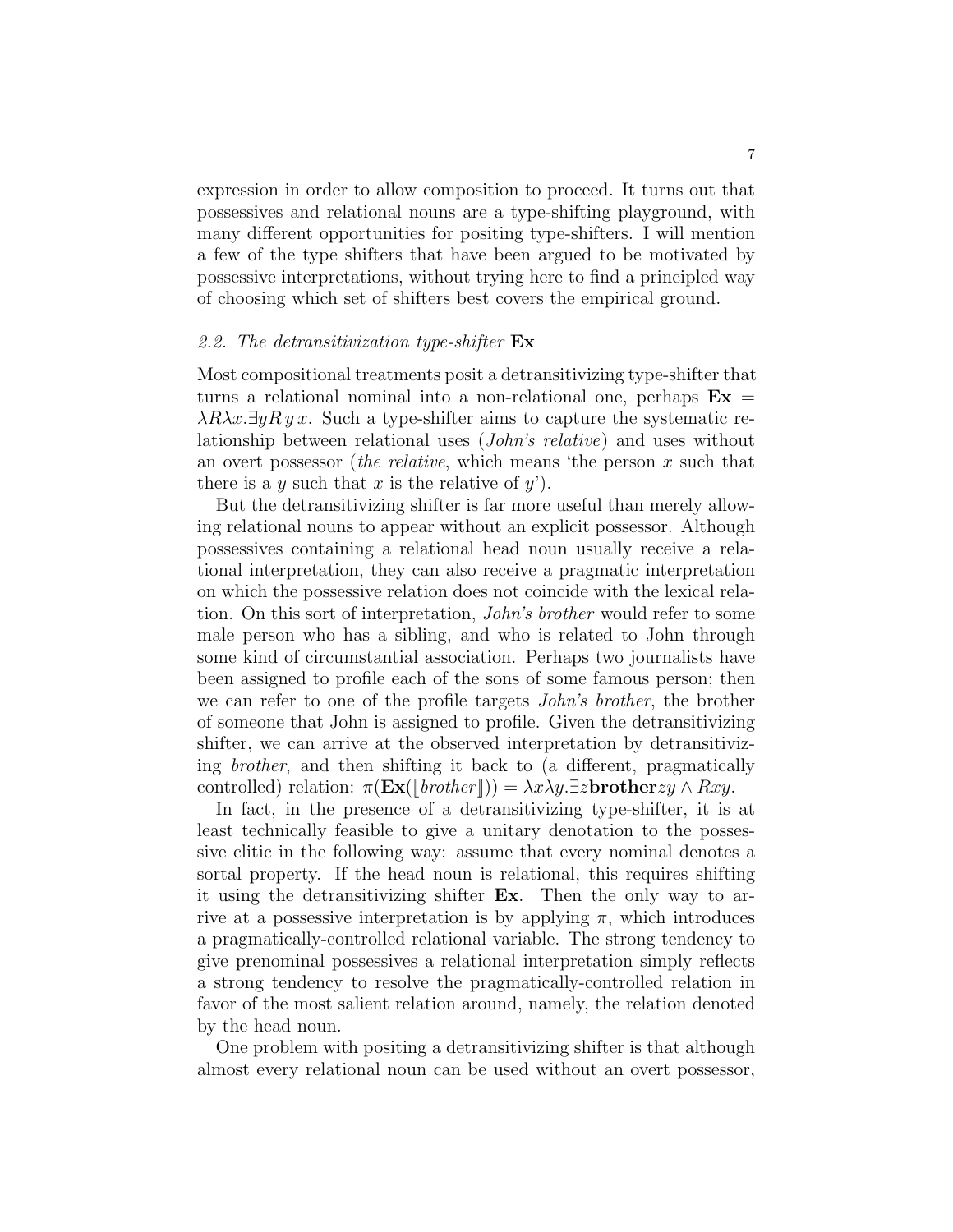there are some that cannot. For instance, as noted above in section 1.2, \*the sake is ungrammatical, and only a lexical reading is possible for her sake. Apparently, **Ex** must not have sake in its domain.

### 2.3. The favorite type-shifter

Not all shifting operators are silent. As noted by Barker 1995:68, Partee 1997, Partee and Borschev (1998, 2000), and Vikner and Jensen 2002, favorite is capable of turning a sortal into a relational concept. That is, favorite cloud denotes a relation between an individual and a cloud, namely, the likes-best relation. As evidence that the phrase *favorite* cloud is relational, note that it can either take a postnominal genitive of phrase (the favorite cloud of most painters, the favorite food of Queen Amy) in addition to a prenominal possessive (*Most painters' favorite* cloud, Queen Amy's favorite food).

Contrary to theories in which type-shifting is always obligatorily motivated only by syntactic or semantic mismatch, the interpretations that motivate type-shifting analyses of possessives combine in intricate ways that strongly suggests (something close to) free optional application. For instance, it is possible to start with a relational noun, detransitivize, then re-transitivize with *favorite*: an actress can express a preference for one of the three daughter roles in King Lear by saying Regan is my favorite daughter (the speaker's favorite among the set of women who are daughters of some unspecified person). Similarly, it is possible for a nominal with favorite to undergo detransitivization (Macaroni and Cheese—Always a Favorite Recipe). With a relational nominal (*Cornelia—always a favorite daughter*), we arguably have detransitivized not only daughter, but also favorite daughter  $(Ex(favorite(Ex(daughter))))$ .

As noted by Partee and Borschev (2000), it is particularly difficult to force a detransitivized interpretation of favorite in the presence of an overt possessor. Nevertheless, if a group of printers is each typesetting one favorite recipe, John's favorite recipe can refer to the favorite recipe that John is responsible for typesetting.

#### 2.4. Qualia type-shifters and the control type-shifter

Where do pragmatic possession relations come from? Vikner and Jensen (e.g., 2002) give a partial answer that involves articulating  $\pi$  into a set of type-shifters. They begin from an assumption that even the prenominal possessive uniformly takes a relational nominal. If the head noun is intrinsically relational (e.g., brother ), that relation can serve as the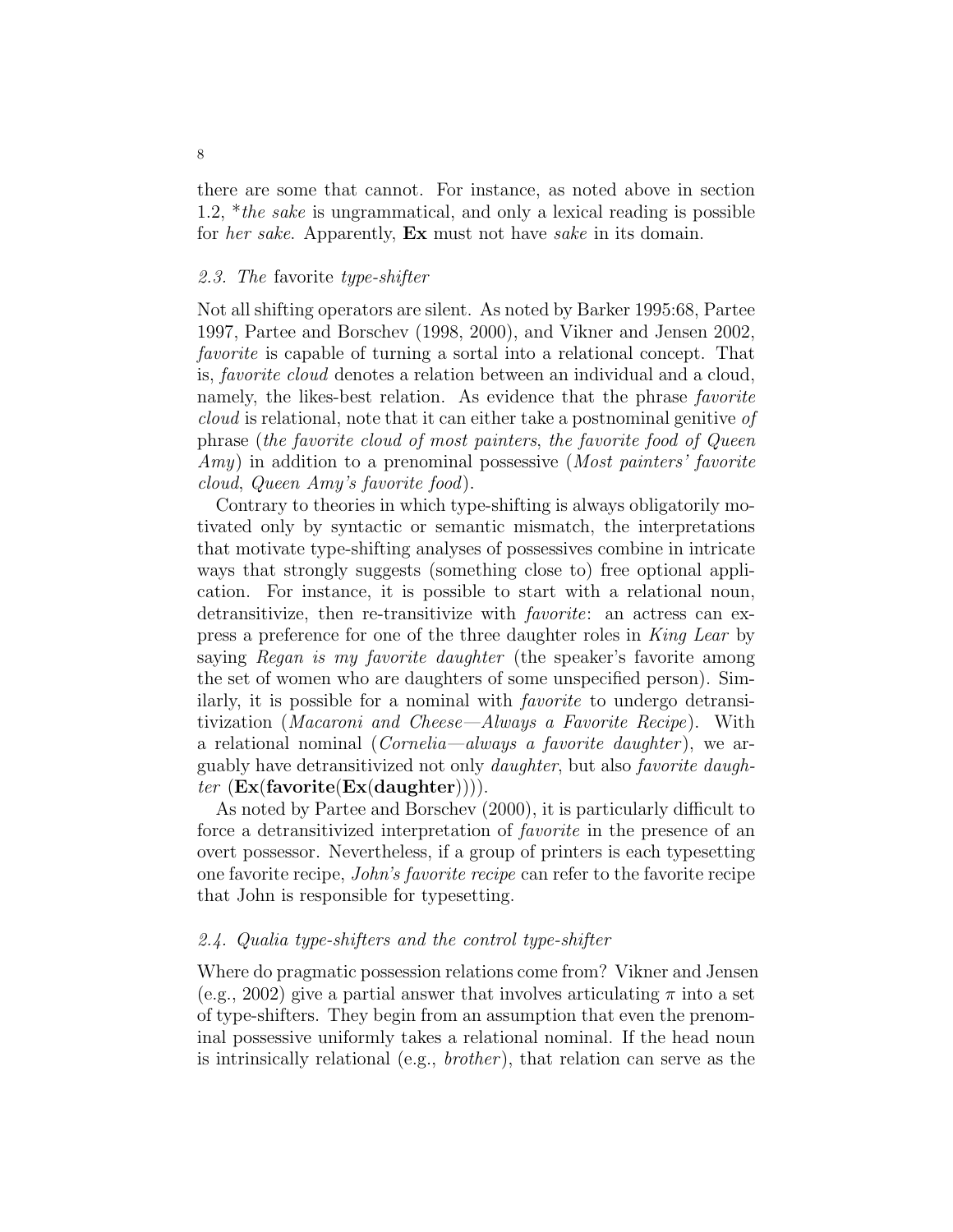possession relation directly. If the head noun is not intrinsically relational (e.g., poem), the meaning must shift to a relational meaning in a manner partially constrained by lexical information associated with the noun. Following Pustejovsky 1995, Vikner and Jensen suppose that the lexical entries of nouns provide certain regular relational information called QUALIA, and that when non-relational nouns shift to relational meanings, they naturally favor resolving the possession relation in favor of their qualia. Thus John's poem can be the poem John read (shifting with the TELIC quale), or the poem John wrote (shifting with the AGENTIVE quale). The CONSTITUATIVE quale is especially important in their system, and governs the relational meaning of nouns referring to parts (e.g., edge, leg, etc.).

Vikner and Jensen provide the following map of possessive meanings, often discussed in the literature:

| Partee & Borschev,<br>Barker | Possession<br>Relation | Vikner & Jensen |  |
|------------------------------|------------------------|-----------------|--|
| lexical                      | inherent               | lexical         |  |
|                              | part-whole             |                 |  |
|                              | agentive               |                 |  |
| pragmatic                    | control                |                 |  |
|                              | [others]               | pragmatic       |  |
|                              |                        |                 |  |

Note that Vikner and Jensen add a special shifter that does not correspond to any of Pustejovsky's qualia called CONTROL. Control here encompasses at least ownership (John's house, i.e., legal control) and also physical control (John's stick, the stick that John is holding). Thus control is similar to the non-technical meaning of the word 'possess'. Unlike inherent, part-whole, and agentive relations, the control relation is not assumed to vary from one noun to another. The justification for counting control as lexical is that it is supposed to be always available, independently of the pragmatic context.

The distinction between control relations and extemporaneous pragmatic relations is subtle but grammatically genuine, both in English and cross-linguistically. To mention just two instances, Storto (2000, 2004) observes that if John and Bill are attacked by wild dogs in the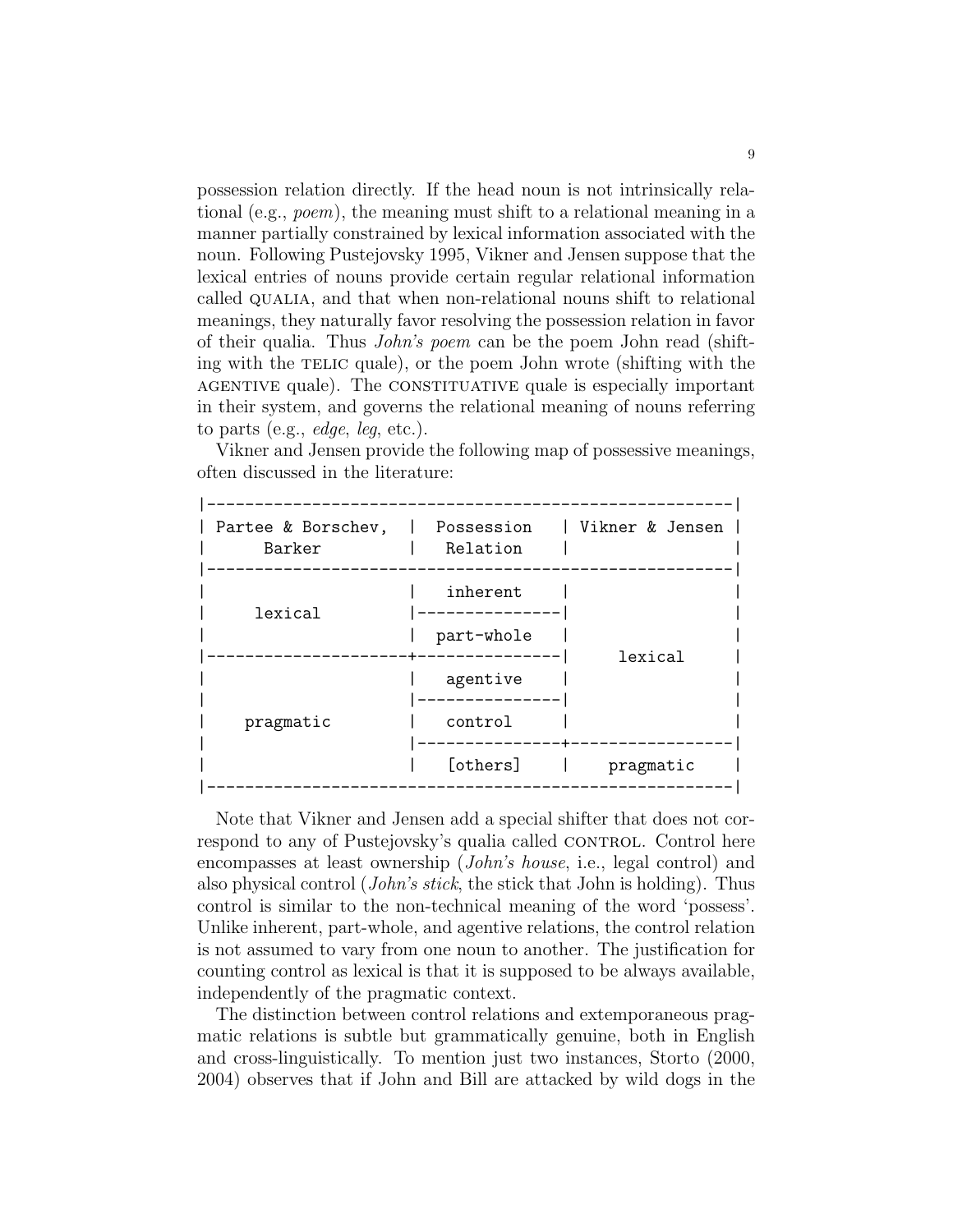street, we can say John's dogs were rabid, where John's dogs expresses a pragmatic relation between John and the dogs that attacked him. John certainly does not stand in a control relation with respect to the dogs in question. But if we use the double genitive the dogs of John's, we can only be referring to dogs that John owns or otherwise controls. Similarly, Heller (2002) reports that the Construct State in Hebrew can express control relations, but not (non-control) pragmatically-supplied relations.

#### 2.5. The former type-shifter

The adjective former throws a monkey wrench into some theories of possession relation composition. As noted by Partee (1997), Larson (1998), Partee and Borschev (1998), and Larson and Cho (2003), modified relational nouns as in old friend or my former mansion can be ambiguous: old friend can either describe an aged friend, or else a long-time friend; my former mansion can mean either 'the building I own that used to be a mansion' or else 'the mansion that I formerly owned'. In other words, the no-longer entailment of former can target either the non-relational properties by virtue of which an object qualifies as a mansion, or else it can target the relation itself. Since former combines with the following noun before combining with the possessor phrase (my [former mansion]), in order for former to modify the possession relation, the possession relation (in this case, control) must already be present in the nominal mansion. This suggest that it is not (always) the possessor that shifts a property to a possessive meaning, since this would be too late (compositionally speaking) for former to modify the possession relation. (An as yet unexplored possibility is that *former* might lift to take the possessor as an argument, analogously to the way that a quantificational DP in object position can take scope over its transitive verb.)

According to Larson and Cho, the ambiguity of former possessives supports a particular theory of the syntactic structure of nominals on which the two interpretations of *former* correspond to the size of the syntactic constituent modified by former. Partee and Borschev give a type-shifting analysis which depends on two assumptions: that former is polysemous between a version that combines with properties (*former*<sup>1</sup> house<sup>1</sup>) and a shifted version (former<sup>2</sup>) that combines directly with relations (former<sup>2</sup> wife<sup>2</sup>). If a sortal noun shifts to a relation (former<sup>2</sup>  $(\pi \; house^1)$ , we get the relation-in-the-past interpretation.

Note that it is difficult to get a relation-modifying interpretation when the possession relation is a non-control pragmatic relation. That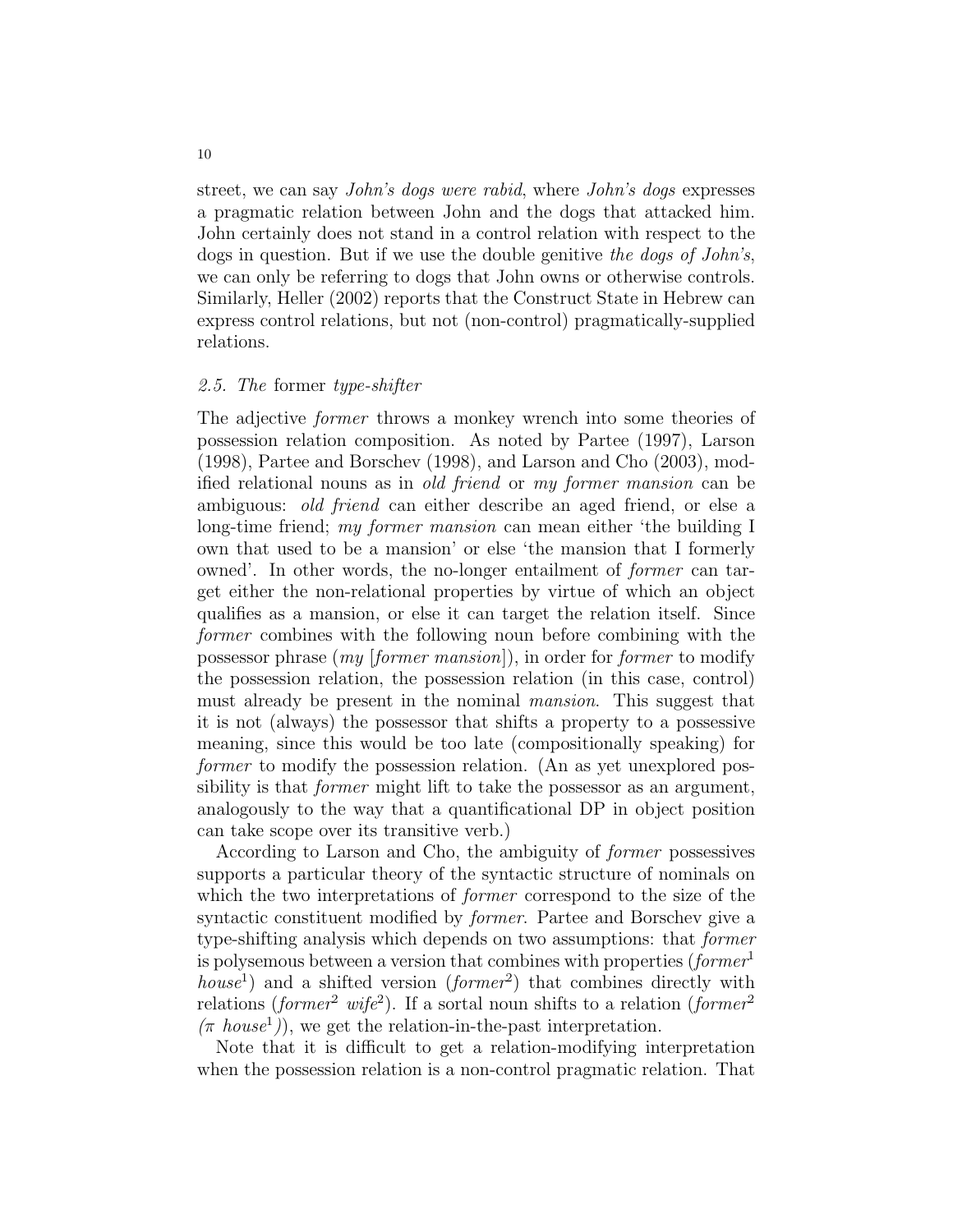is, my former cloud cannot refer to the cloud that I used to be watching. Following Partee and Borschev's logic, this suggests that non-control pragmatic readings may be introduced only by the possessor phrase, rather than internal to the possessee nominal. In addition, for some reason relation-modifying former is incompatible with restrictive modifiers (so in my former Filipina wife, Filipina must be appositive).

# 2.6. Summary of section 2

In sum, the variety and flexibility of possessive interpretations argue strongly for a corresponding variety of both overt (favorite) and covert  $(\mathbf{Ex}, \pi)$  type-shifting elements. These typeshifters apply with a high, but incomplete, degree of optionality and freedom.

#### 3. Predicative uses

In many contexts, use of a possessive whose possessor is definite requires reference to a unique object (for singular possessives) or to the maximal set of described objects (for plural possessives). For instance, if I tell you that my children are smart, I normally convey the thought that all of my children are smart. Uniqueness for singulars and maximality for plurals is one of the hallmarks of the definite determiner, so this association of possessives with maximality supports the conclusion that possessives are inherently definite.

However, as discussed by Mandelbaum (1994: chapter 4), Partee (1997), Partee and Borschev (1998, 2000), and especially by Partee and Borschev (2001), and others, in many contexts possessives can be used with non-unique or non-maximal reference. One major class of examples are the so-called weak defnite possessives (That's the leg of a llama), which are discussed below in section 4. But in some circumstances prenominal possessives can also be used non-maximality. Possessives in the predicate position of a predicative copular sentence in particular do not require maximality. If I tell you that "Those [pointing left] are Harold's tools", I can continue "...and those [pointing right] are Harold's tools too". Similarly, saying John is my friend differs from saying *John is my only friend* precisely in failing to entail that I have no other friends. Likewise, describing someone as my good friend Peter does not entail I have only one good friend.

Non-maximal uses of possessives seem to be strongly correlated with predicative uses. If we put the possessive in subject position, maximality implications return. Thus if I say *Harold's tools are over there*,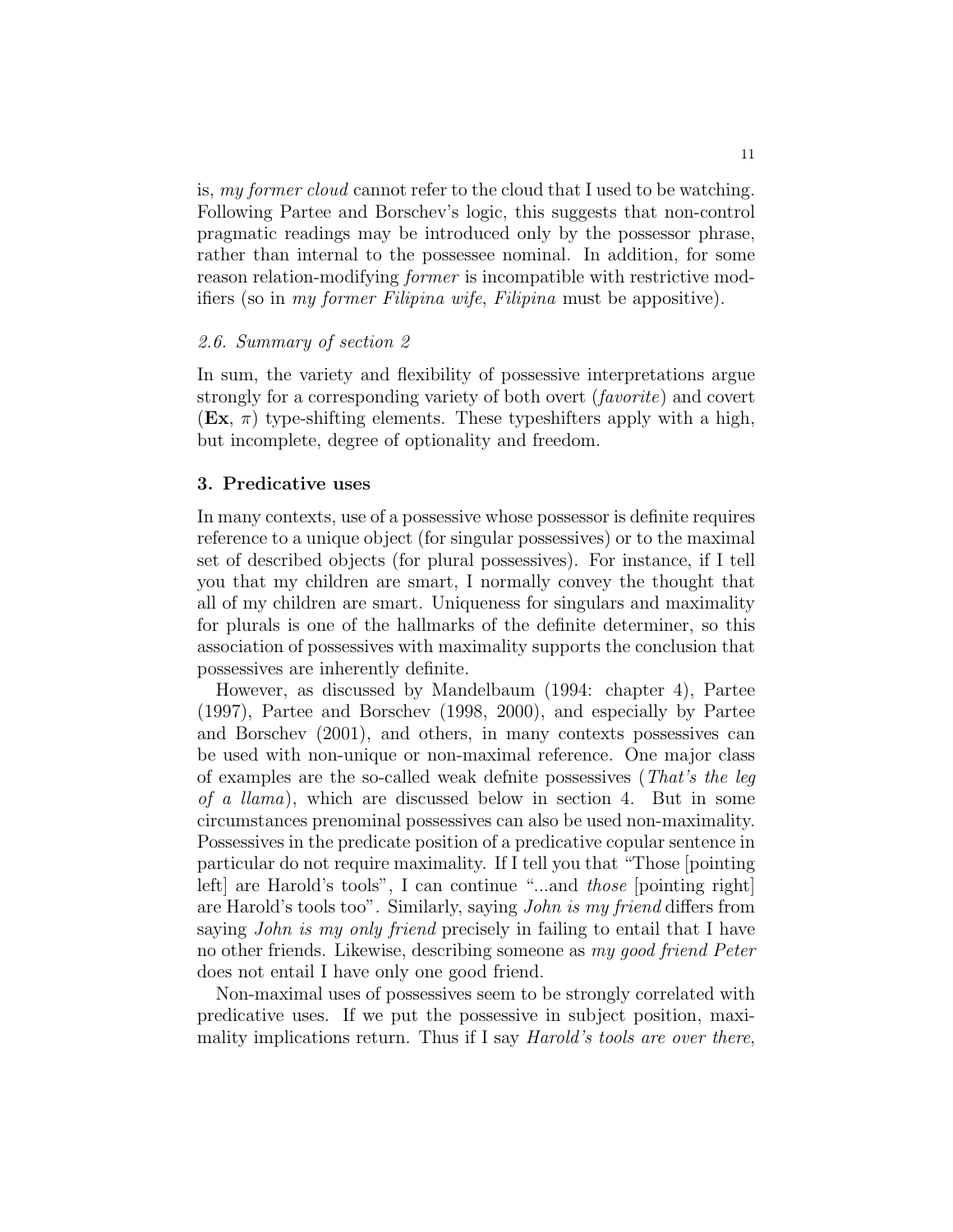I must be talking about all of Harold's tools (at least, all of Harold's tools that are going to be relevant for present conversational purposes).

These predicative uses are peculiar to possessives. In contrast, definite descriptions do not lose their uniqueness/maximality implications in predicative position: John is the tall friend or Those are the tools both require that the definite descriptions refer to the maximal set of objects that satisfy their descriptive content.

Because predicative uses correlate with specific syntactic environments, it is tempting to try to analyze the failure of maximality as something that is added to the basic meaning of the possessive in specific syntactic contexts. The difficulty with this idea is that it is far from clear how to do it. If the basic meaning of a possessive is individual-denoting (or the principal ultrafilter generated by an individual), there is no way to shift that individual into a suitable property without recovering the relational noun involved, which violates the part of the principle of non-compositionality that prohibits taking apart a meaning once it has already been built. (If you favor a structuredmeaning approach for propositions, however, it might be possible to have a structured-referent approach for possessives, but as far as I know, this has not been proposed.)

The obvious alternative would be to assume that the basic meaning of possessives is predicational, and that uniqueness/maximality implications are what is added. If so, then despite the fact that contexts with unique/maximal interpretations are far more common (and do not seem to form a natural class), it is the predicative uses that allow the true nature of possessive meaning to shine through.

According to Partee and Borschev (1998, 2000, 2001), predicative interpretations can only involve a control interpretation (see section 2.3).

#### 4. Definiteness

Definiteness is a morphosyntactic category. At least those DPs determined by the are definite, and at least those DPs determined by a are indefinite. Prenominal possessives are often believed to be uniformly definite, but such claims usually are based on semantic considerations. One of the few reasonably reliable syntactic correlates of definiteness is the ability to appear in the existential there construction. Definite DPs can appear in pivot position only with degraded grammaticality (or else a special list interpretation):

- (6) a. There is [a tall man] in the garden.
	- b. \*There is [the tall man] in the garden.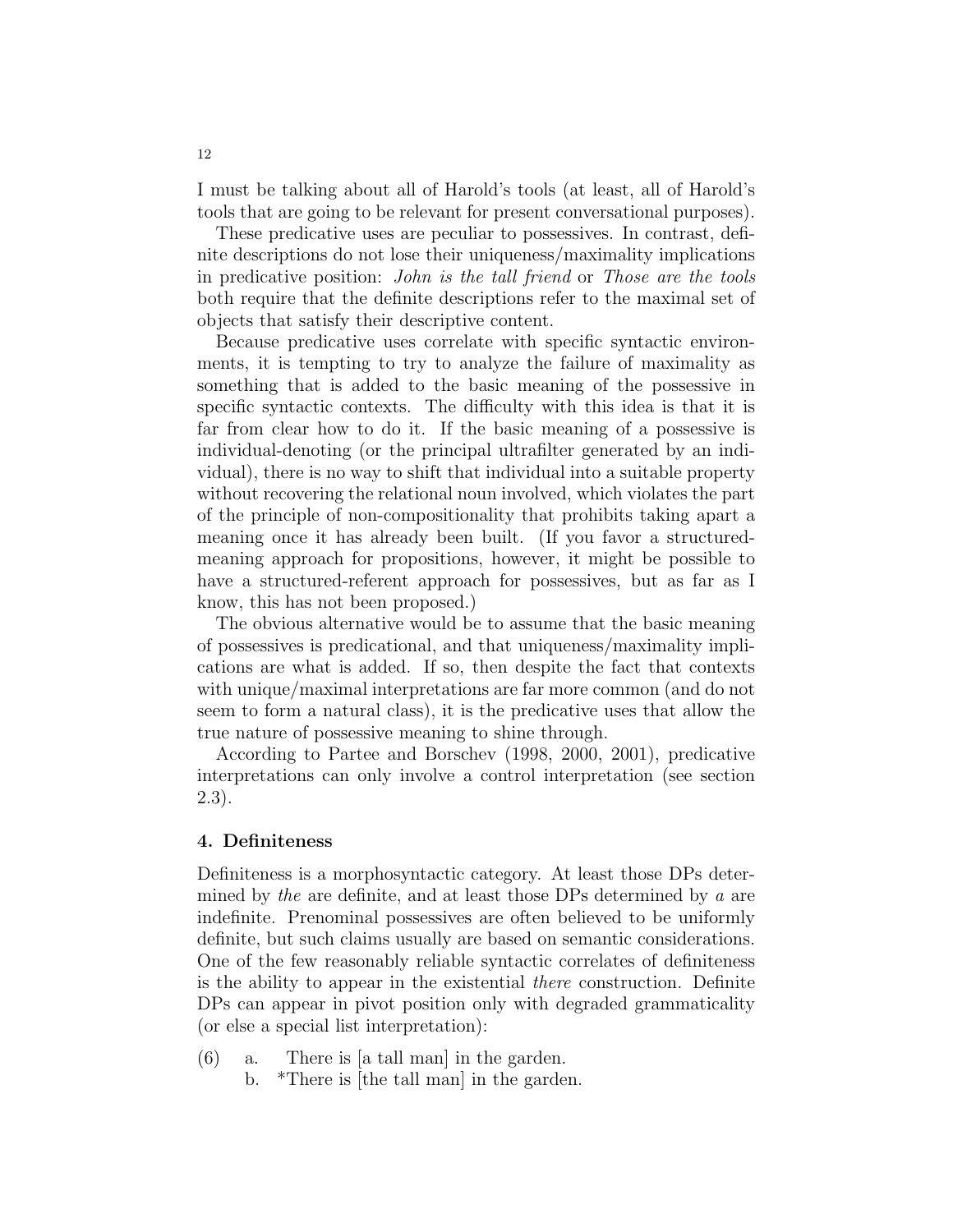As mentioned, prenominal possessives are often assumed to be uniformly definite. A more accurate alternative generalization, usually attributed to Jackendoff (but hard to find in published work) is that a prenominal possessive can appear in the existential there construction if and only if its possessor phrase can:

- (7) a. There is [a tall man]'s lawyer in the garden.
	- b. \*There is [the tall man]'s lawyer in the garden.

Apparently, a prenominal possessive inherits its definiteness status from its possessor phrase.

The key semantic properties that correlate with definiteness are familiarity (Heim 1982) and uniqueness (Gundel et al. 1993). If a DP carries a familiarity presupposition (as many definite DPs do, especially pronouns), it can be used only in a discourse that contains a salient, previously established ('familiar') discourse referent corresponding to the referent of the DP.

- (8) a. She sat, then [a senator's daughter] asked me a question.
	- b. She sat, then [the senator's daughter] asked me a question.

In (8a), a senator's daughter must refer to a person different than the referent of she, that is, it must be a novel (i.e., non-familiar) use, just as a use of a senator in the same position would necessarily be novel. But in (8b), the the senator's daughter can refer to the referent of she, just as the senator can. Thus it is not quite correct (contra Barker 1995, 2000) to say that a possessive inherits its familiarity/novelty status from its possessor phrase. Although a possessive with an indefinite possessor (as in (8a)) appears to have a novelty requirement just like its possessor (i.e., a senator's daughter must refer to a novel discourse participant), possessives with definite possessor phrases (as in (8b)) can refer either to a familiar discourse participant, or else can perfectly felicitously serve as a novel description, i.e., provide the first mention of a new discourse participant: in (8b), the senator's daughter can very well be the first mention of the described person in the discourse.

It turns out that definite possessives share this familiarity/novelty neutrality with definite descriptions in general. Gundel et al. (1993) reject familiarity as a requirements on definite descriptions. Rather, they propose that definite descriptions must describe an entity that is uniquely identifiable in the discourse context based on the content of the description alone. And, as Birner and Ward (1994) observe, it is perfectly possible to use a definite description as a first mention: Go into the next room and bring me the bag of chips lying on the bed is fine even if the bag of chips is not familiar, as long as there is just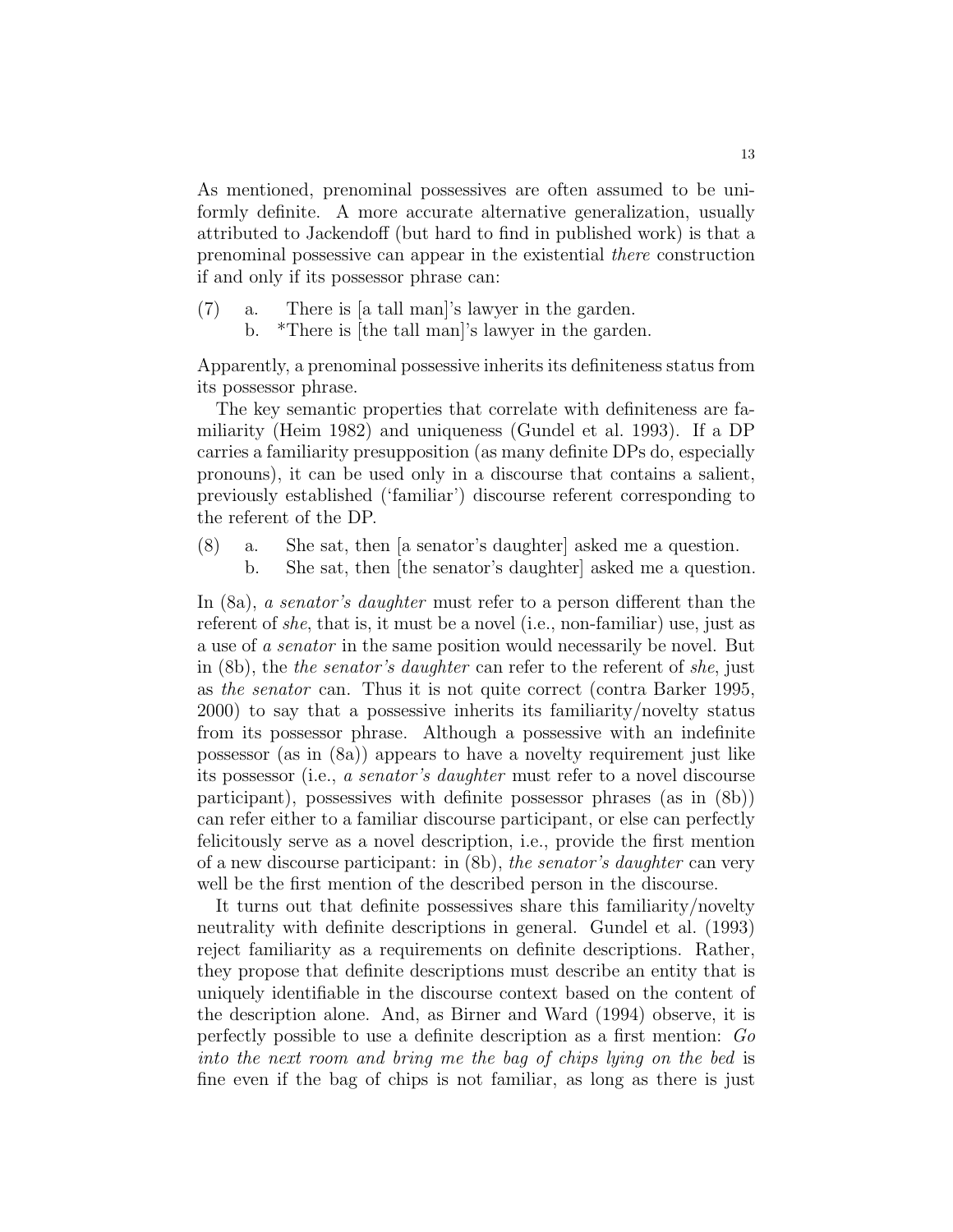one (salient) bag of chips on the bed. Once we understand that definite descriptions have a uniqueness requirement but not a familiarity requirement, we can recognize that possessives also inherit their novelty/uniqueness properties from their possessor: a possessive with an indefinite possessor must be novel, just like its possessor, and a possessive with a definite possessor must describe a unique object in the discourse situation, whether that object is discourse-familiar or not.

# 4.1. Possession relations as functions

In an influential paper, Löbner  $(1985)$  proposes that the definite determiner "indicates that the head noun is taken to be a functional concept". Since Löbner explicitly assumes that prenominal possessives are definite in the relevant sense, it follows that prenominal possessives can only be used if it is possible to construe the possession relation as functional.

(9) He put his hand on her knee.

This counterexample, due to Christophersen (1939), naturally describes one hand out of two placed on one knee out of two. According to Löbner, such examples involve abstract configurations in which the relevant participants have exactly one hand and exactly one knee. But in addition to this counterexample, predicative uses (discussed above in section 3) and possessive weak definites (discussed immediately below) stand as systematic counterexamples to Löbner's proposal, at least in its strongest form. However, there may be possessive constructions in other languages for which the possession relation must indeed be functional; see section 4.3.

# 4.2. Possessive weak definites

There are well-known (though still imperfectly understood) exceptions to the generalization that definite descriptions must uniquely identify a referent (Abbott 2004, Carlson et al. 2006). They are fairly sporadic, and in particular, not robust in the face of compositional modification. That is, if you say Let's take the elevator, any elevator in the bank of elevators will do. But if you say Let's take the big elevator, there had better be at most one (salient) big elevator. There is, however, a class of systematic exceptions noticed by Poesio (1994), which I will call possessive weak definites:

(10) a. I hope the cafe is located on [the corner of a busy intersection]. b. Then Superman smashed into [the side of a Marlboro-emblazoned truck].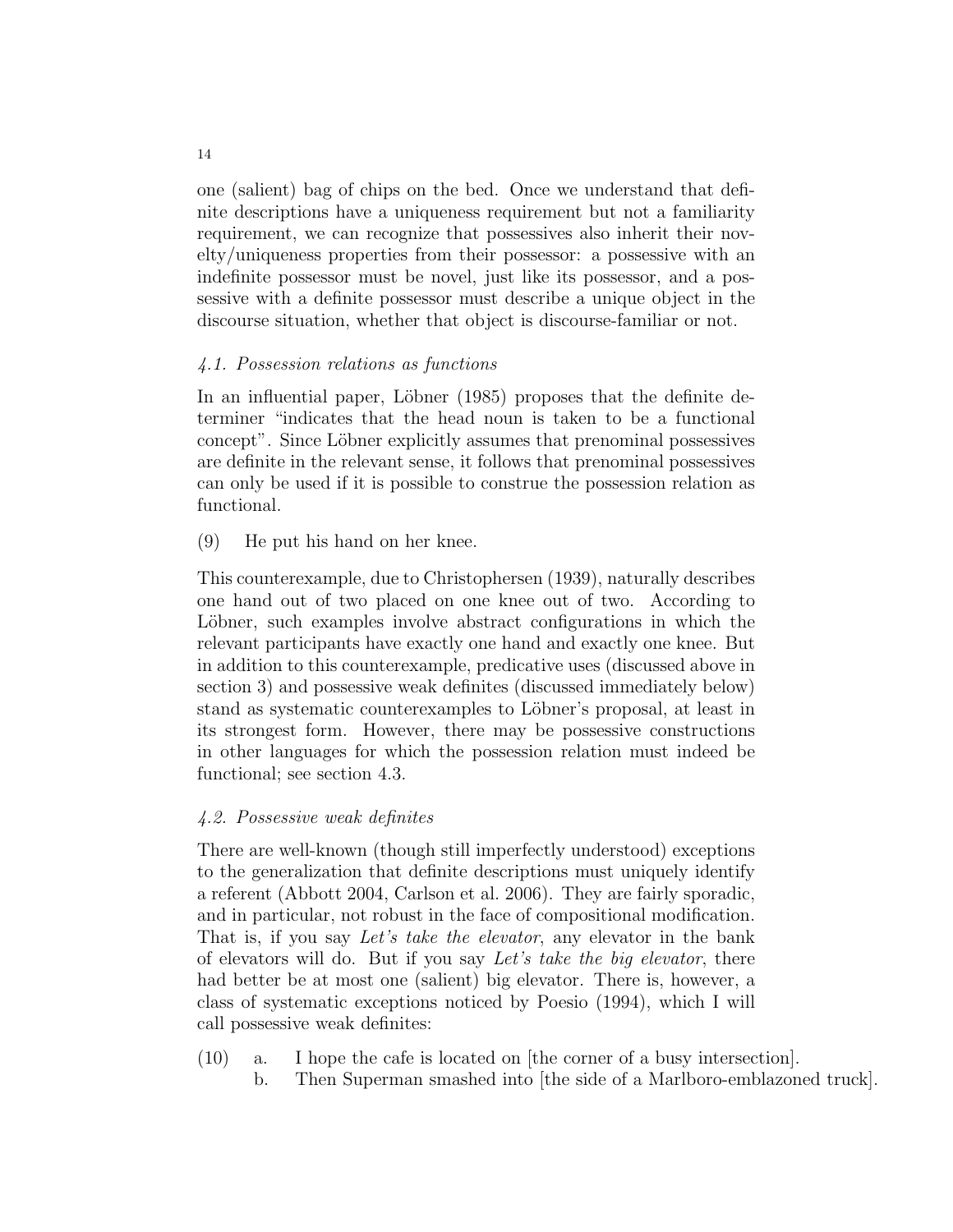These are definite descriptions. After all, they are headed by the definite determiner. Yet there is no uniqueness implication (let alone a familiarity implication): in (10a), there is no way to tell which of the four corners of the intersection the speaker has in mind. Likewise, in (10b), the relevant side of the truck need not be familiar, nor need it be uniquely identified by the descriptive content.

Woisetschlaeger (1983) observed that possessive weak definites can appear in the existential there construction.

- (11) There was [the wedding picture of a young black couple] among his papers.
- (12) And there was [the picture of a boy I had known slightly in high school]

Woisetschlaeger maintains that these uses are necessarily generic, and therefore still definite. He argues that in (11), wedding pictures of couples are a natural kind. However, it is implausible in (12) that pictures of boys the speaker had known slightly in high school is a natural kind.

Barker (2004) notes that because possessive weak definites are postnominal possessives, these weak definites only occur in the presence of a relational head noun (corner, side, picture). He suggests that there is still uniqueness, just not uniqueness of reference. Rather, what is unique is the contrastive selection of one relation over another: the corner of a busy intersection, not the middle; the side of a truck, not the top; the picture of a couple, not their wedding certificate.

# 4.3. Construct State: (in)definiteness spread

Semitic languages typically have two possessive constructions called the Construct State and the Free State, which we can view (only very roughly) as homologous with the prenominal Saxon possessive and the postnominal prepositional possessive in English. The following examples are from Hebrew:

|    | $(13)$ a. beyt ha-more     |  |                          | <b>CONSTRUCT STATE</b>         |
|----|----------------------------|--|--------------------------|--------------------------------|
|    | house the-teacher          |  |                          |                                |
|    | 'the teacher's house'      |  |                          |                                |
| b. |                            |  |                          | ha bayi šel ha-more FREE STATE |
|    |                            |  | the house of the-teacher |                                |
|    | 'the house of the teacher' |  |                          |                                |
|    |                            |  |                          |                                |

In the Construct State, a bare head noun undergoes morphophonemic changes (here, pronunciation of the final  $/t$ ). Unlike the English prenominal possessive, the relation expressed by the Construct State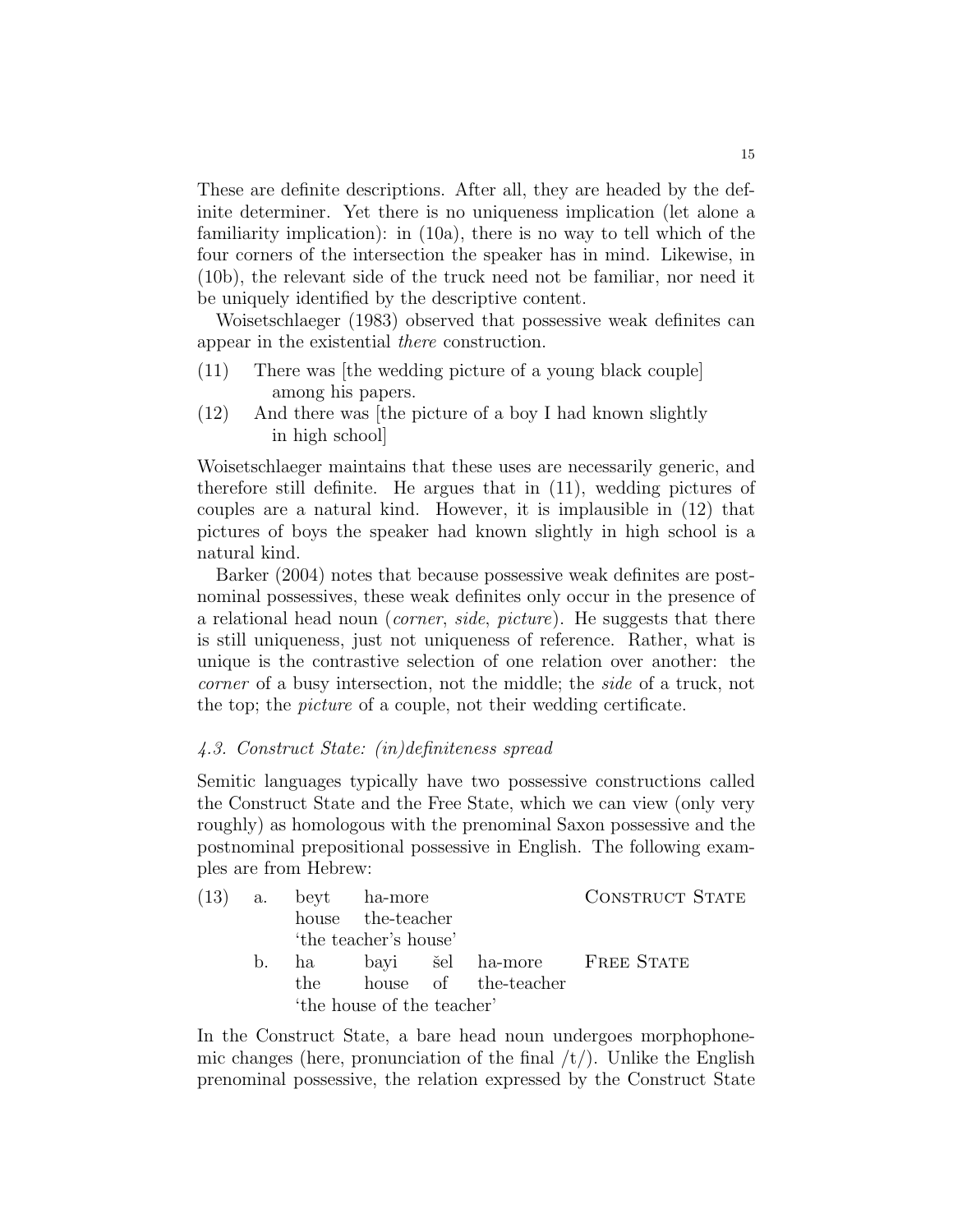can include measures (Arabic finjān-u qahwat-in, 'a cup of coffee', cf.  $a$  $\textit{cofree's cup}$ ) and superlatives (Arabic 'akbar-u l-awl $\bar{a}$ d-i 'the biggest of the boys', cf.  $*$ the boys' biggest).

Only the possessor is marked for definiteness in the Construct State. The Construct State as a whole is usually said to inherit the definiteness of the possessor. The mechanism by which this occurs is often called Definiteness Spread (analogously, Indefiniteness Spread). According to Dobrovie-Sorin 2000b, 2004 and to Heller 2002, (in)definiteness spread is a consequence of the functional nature of the relation expressed by the Construct State. Following Löbner (1985), they assume that the construct state can only express functional relations, either naturally, as a result of the lexical meaning of the possessee nominal (e.g., Hebrew  $r\alpha\check{s}$  'head') or by coercion. It follows that if the possessor is definite (say, a uniquely identifiable person), then the referent of the Construct State must also be uniquely identifiable (the unique head of that uniquely identifiable person).

# 4.4. Summary of section 4

Alexiadou (2005) surveys a number of languages, and concludes that there is considerable variation cross-linguistically in the relationship between the definiteness of a possessive and the definitness of its parts.

In English, prenominal possessives inherit morphosyntactic definiteness from their possessor. If the possessor phrase is indefinite, the possessive must refer to a novel entity (just as the possessor phrase must). If the possessor phrase is definite, the possessive must describe a uniquely identifiable object (just as the possessor phrase must). Postnominal possessives are definite or not depending on the head article. However, for poorly understood reasons, possessive weak definites (the corner of a busy intersection), unlike normal definite descriptions, do not have any uniqueness implications.

#### 5. Possessive compounds

Possessives can sometimes be syntactically ambiguous: the men's rooms can either refer to some rooms possessed by some salient group of men ([the men]'s rooms), or it can refer to some salient group of bathrooms (the  $[men's rooms]$ ). In the latter case, men's rooms forms a possessive noun-noun compound (Taylor 1996: chapter 11). Possessive compounds are moderately productive. Like other noun noun compounds, established possessive compounds often take on idiomatic meanings (for instance, men's room has an idiomatic meaning on which it means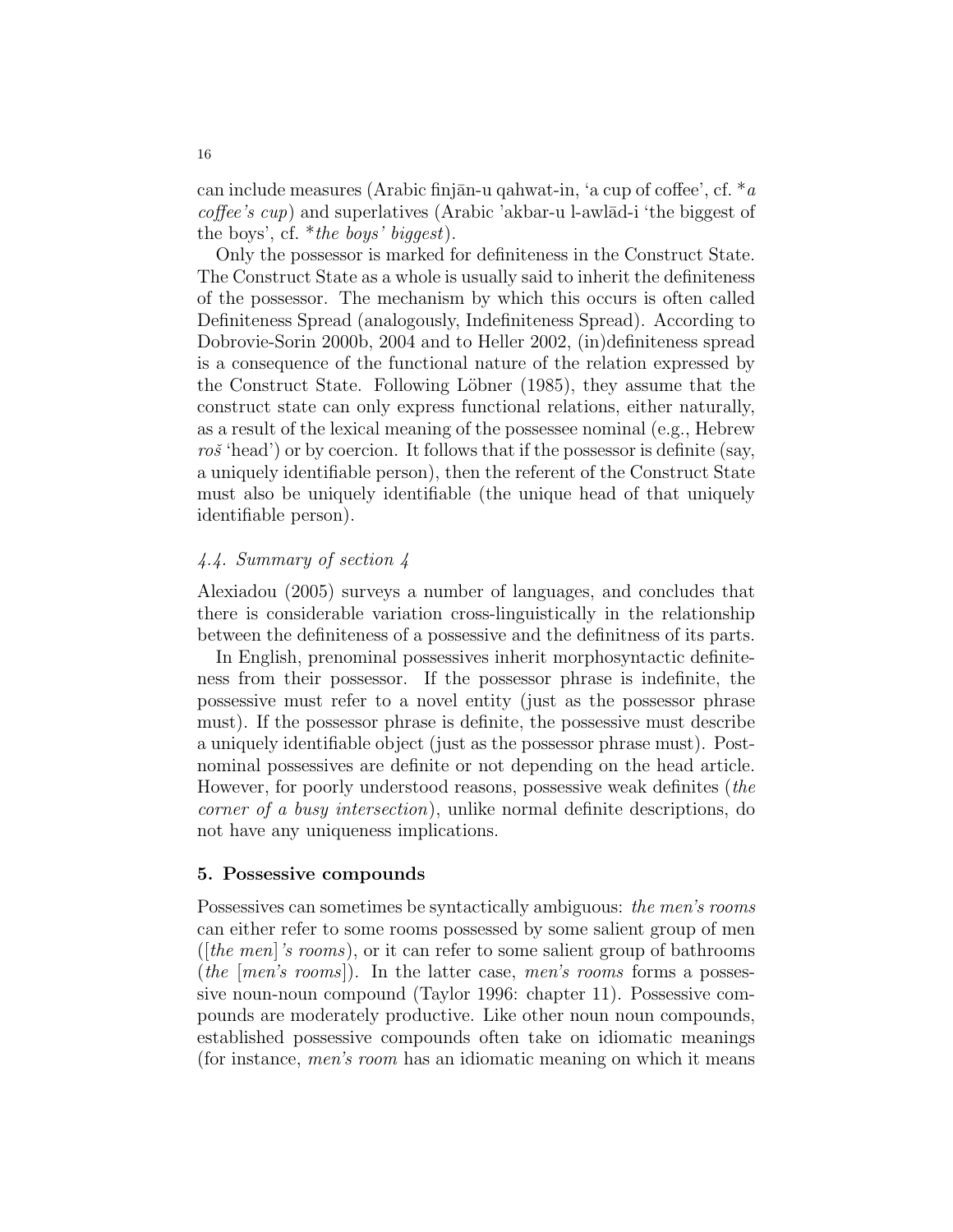'bathroom'). When novel, like other noun noun compounds, they require context to make their intended meaning recoverable, and they must describe some class of objects that are "nameworthy" (Downing 1977) given current conversational purposes.

According to Barker 1995 and Taylor 1996, possessive compounds do not tolerate phrasal components. This means that adding adjectival modifiers or other phrase-level elements to either half of the compound disrupts possessive compounds. Thus [the tall men]'s clean rooms can only have a structure on which the tall men is a constituent, and there is no idiomatic interpretation involving bathrooms. Munn 1995 and Strauss 2004 argue that this conclusion is mistaken, and the relevant constructions can be phrasal.

Possessive compounds reveal a deep similarity between noun noun compounds on the one hand, and phrasal possessives on the other hand. The connection is that both construction types can express pragmatically-controlled relations over pairs of individuals. Typical (non-possessive) noun noun compounds (dog house, rail road, pumpkin bus) all require there to be some specific type of relation between the objects described by the first noun and the objects described by the second noun (lives-in, made-of, goes-to). By inserting a possessive morpheme, possessive noun noun compounds merely make the need to recover a pragmatically-supplied relation overt. As a result, the compositionality issues related to understanding where pragmaticallycontrolled possession relations come from are intimately connected with the those relating to compounds (e.g., Kamp and Partee 1995).

#### 6. Scope, binding, and quantificational narrowing

Like other DPs inside of DPs, possessor phrases can take inverse scope.

- (14) a. One person from every city hates it.
	- b. One sibling of every celebrity resents her fame.
	- c. Every celebrity's siblings resent her fame.

(14a) is a standard (non-possessive) case of inverse linking involving a locative preposition. The point of interest is that the quantificational DP every city takes wide scope over the DP that contains it (namely, one person from  $\Box$ . Furthermore, the embedded quantifier every city can also bind the pronoun  $it$ , despite the fact that the quantifier does not c-command the pronoun. The second and third examples illustrate analogous behavior for a postnominal possessive and a prenominal possessive.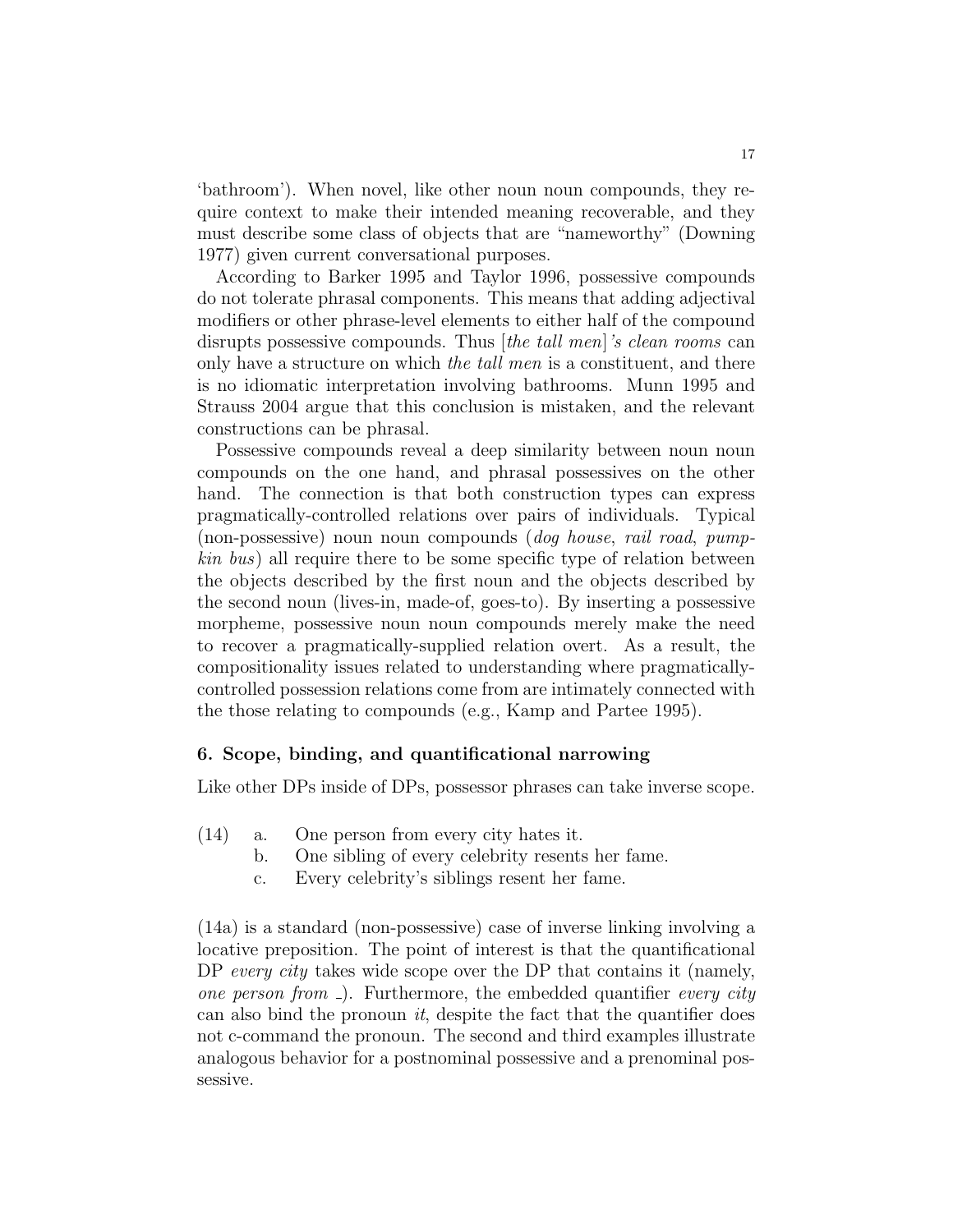On the standard Quantifier Raising approach to scope-taking (Heim and Kratzer 1998, Büring 2004), quantificational DPs are generally prohibited from raising out of their container DP. In the case of (nonpossessive) prepositional modifiers, as in (14a), the preposition can arguably project clausal structure that could provide a suitable adjunction site within the DP for the quantifier to raise to (Heim and Kratzer 1998: section 8.5). This strategy is not available for prenominal possessives; thus Heim and Kratzer 1998:231 and Büring 2004:32 provide a type-shifting rule to deal with (14c).

The ability to bind a pronoun without c-commanding it is a separate problem from inverse scope. Ruys (2000:517) offers the following generalization: if A can bind B, and A contains C, and C can take scope over B, then C can bind B. Thus in  $(14c)$ , A is the subject DP every celebrity's siblings, and B is her. The subject can certainly bind a pronoun in the verb phrase. Since the subject contains *every celebrity*, and since *every celebrity* can take scope over the pronoun (through whatever mechanism allows inverse scope), Ruy's generalization explicitly permits the embedded quantificational DP to bind the pronoun. In other approaches to scope-taking (e.g., Barker and Shan 2008), both inverse scope and binding without c-command fall out without any type-shifters specific to inverse scope, and without any stipulated generalization such as Ruy's.

#### 6.1. Narrowing

Barker (1995:139) observes that quantificational possessors automatically restrict quantification to only those elements that stand in the relevant possession relation with some possessee.

(15) Most planets' rings are made of ice.

Only planets that have rings are relevant for the truth of (15). This sentence can be true in a solar system in which two of the three planets that have rings have rings made of ice, even if only three planets out of eight even have rings in the first place. It is as if the sentence had been Most planets that have rings' rings are made of ice. Barker named this phenomenon NARROWING.

It is possible that narrowing is a kind of accommodation (Lewis 1979): the listener pragmatically enriches the descriptive content of the possessor in recognition of the apparent intentions of the speaker ("Apparently", reasons the listener of (15), "the speaker intended to talk only about those planets that have rings"). If so, narrowing is a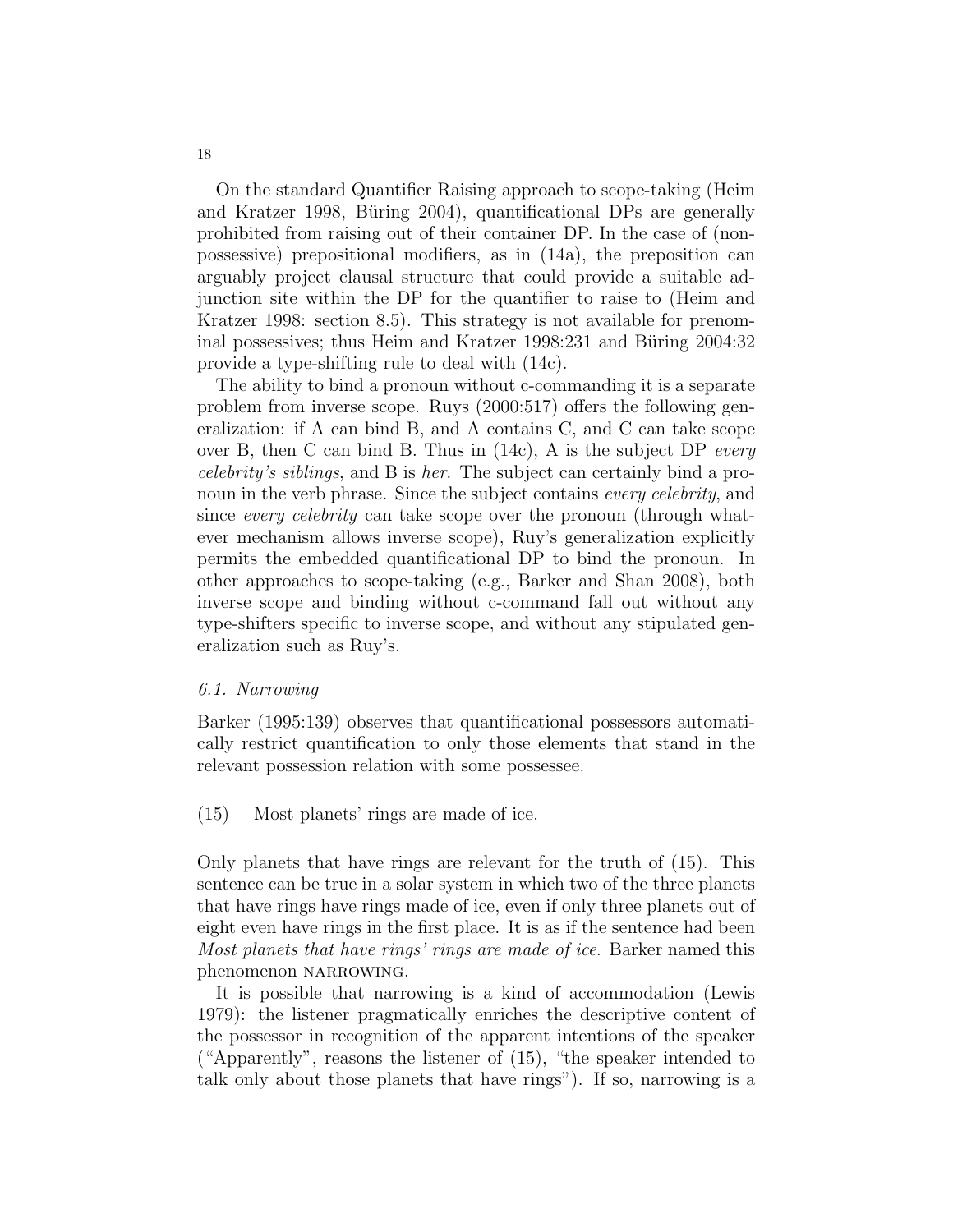particularly automatic and exceptionless type of accommodation. Furthermore, narrowing is associated specifically with possessives:

(16) Most planets have rings made of ice.

Unlike (15), the truth of (16) does seem to be sensitive to the status of planets that don't have rings, despite the fact that the relation denoted by have is similar to the possession relation involved in (15). Presumably whatever makes narrowing automatic in (15) but not in (16) is specific to the syntax and semantics of the possessive construction in  $(15)$ . Peters and Westerståhl  $(2006:$ chapter 7) provide an account on which narrowing is built into the truth conditions of the possessive construction.

# 7. Thematic roles

It is commonplace (notably Chomsky 1970, Szabolcsi 1983, Abney 1987) to observe that there are rough correspondences between the syntax and the semantics of sentences on the one hand and of DPs on the other. This is seen particularly clearly in derived nominals: compare The Romans destroyed the city, in which the Romans is the subject, versus the Romans' destruction of the city, in which the Romans is the possessor.

The argument structure of derived nominals depends closely on the verbs they are derived from, though with many syntactic wrinkles. Similarly, the thematic roles of derived nominals reflect those of the verbs they are derived from (though perhaps not always; see Barker 1998a). Underived relational nouns, however, do not lend themselves to categorization in terms of verbal thematic roles. Instead, Barker and Dowty (1993) suggest that the nominal system has its own thematic role system more appropriate for the job of describing entities (rather than events). Instead of thematic roles that categorize participants in terms of their place in the causal chain (Agent, Instrument, Patient, etc.), nominal roles categorize participants in terms of their mereological properties, where a possessor is the Whole and the possessee is the Part: the country's coastline, the table's leg, the beginning of the story.

The part/whole opposition must be somewhat abstractly extended to conceive of properties as metaphorical parts of the objects that possess them (speed, color, taste, age). According to Moltmann (2006), the referent of, e.g., the redness of the apple is a trope, and quite literally a part of the apple: the part of the apple that instantiates the red universal, with concrete existence independent from all of the other properties of the apple.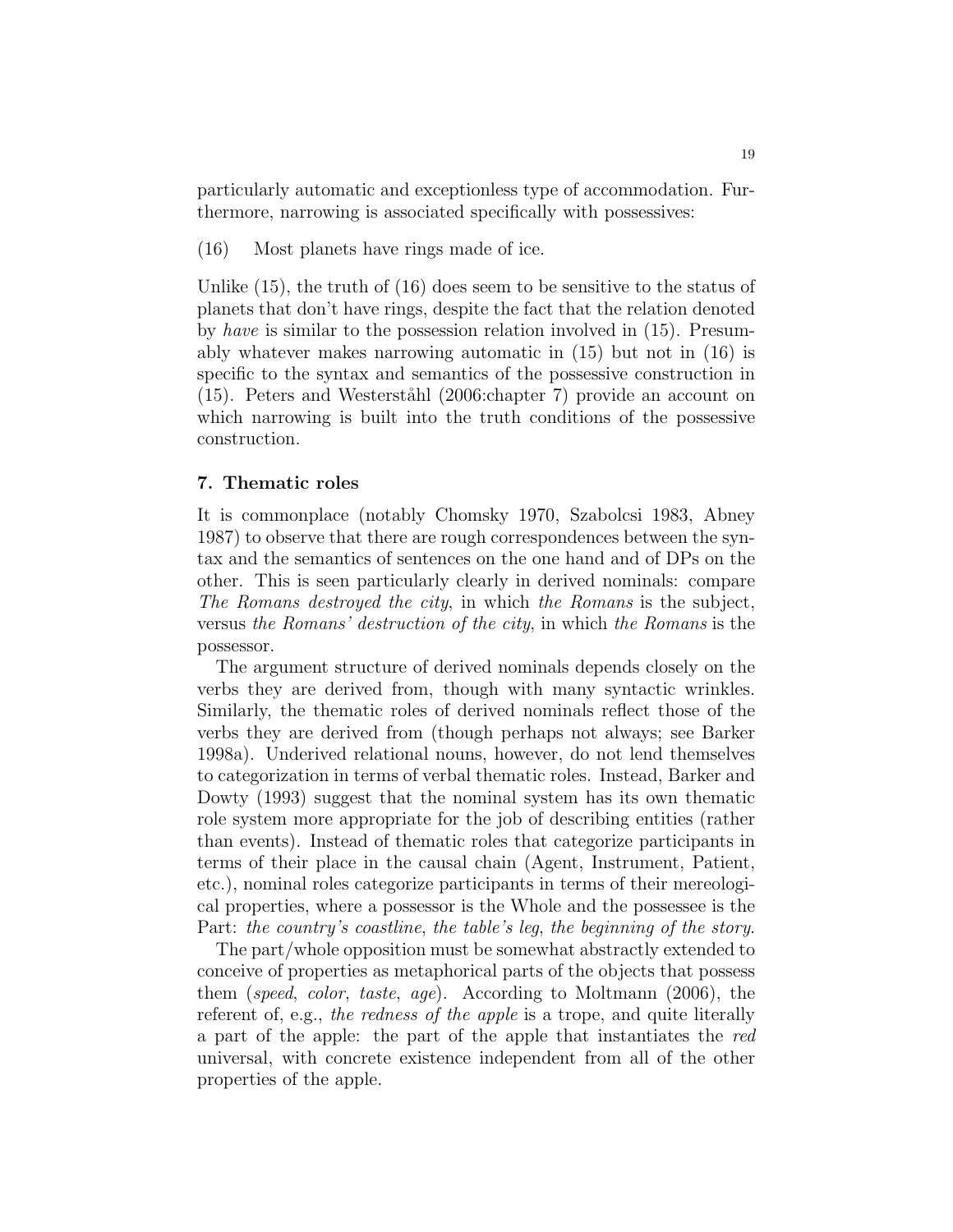#### 7.1. Non-invertibility of relational nouns

Evidence in support of the part/whole proto-role theory comes from the non-invertibility of relational nouns. In the verbal domain, thematic roles correlate strongly with grammatical relations. For instance, the subject participant is typically at least as high on the causal chain of events as the direct object participant, so that we have John killed Mary, or The printer printed the paper, but never the reverse. That is, there is no (morphologically simple) verb \*blick such that The paper blicked the printer means "the paper was printed on by the printer".

Just so, relational nouns that express a part/whole relationship invariably assign the possessor participant to the whole, and the possessee to the part: in the coastline of Chile, Chile is the whole and the coastline is the part, and indeed Chile is the possessor and the coastline is the possessee. Likewise, for relational nouns expressing the relationship between an entity and one of its qualities or properties, the entity will be expressed as the possessor, and the property as the possessee, e.g., the speed of the car, the shape of the apple.

There is, of course, a prominent class of relational nouns for which the part/whole opposition is not relevant, namely, family terms (brother, cousin, etc.). As a result, argument linking is unconstrained, and the prediction is that these lexical items are invertible: there may be pairs of relational nouns that express perfect or near perfect inverses of each other. Thus we have inverse pairs such as parent/child and near-inverses such as *uncle/nephew*, which differ only in which element of the relation is entailed to be male (the older member or the younger).

Langacker (1992) also aims to explain the limited invertibility of possessive constructions. He suggests that this pattern derives from the conceptual function of possessives, which is to guide the attention of the listener to a specific described entity by moving from the possessor, a familiar anchor (the "landmark") by means of the possession relation to the target referent (the "trajector"). In this way, the possessive allows the listener to arrive at mental contact with the intended entity. The part/whole asymmetry follows: it is natural to direct attention to a specific body part by first referring to the whole in which the part finds itself, so we have the dog's tail, moving our attention from the dog to the named part; but it is unnatural to have identified a subpart without yet having identified the whole that contains it. That is why we would be unlikely to describe Rex as that tail's dog, and so we never have relational nouns that lexicalize a part/whole relationship where the possessor is the part. (We do have the tail's owner or the tail's possessor, which can be used in those rare circumstances in which we

20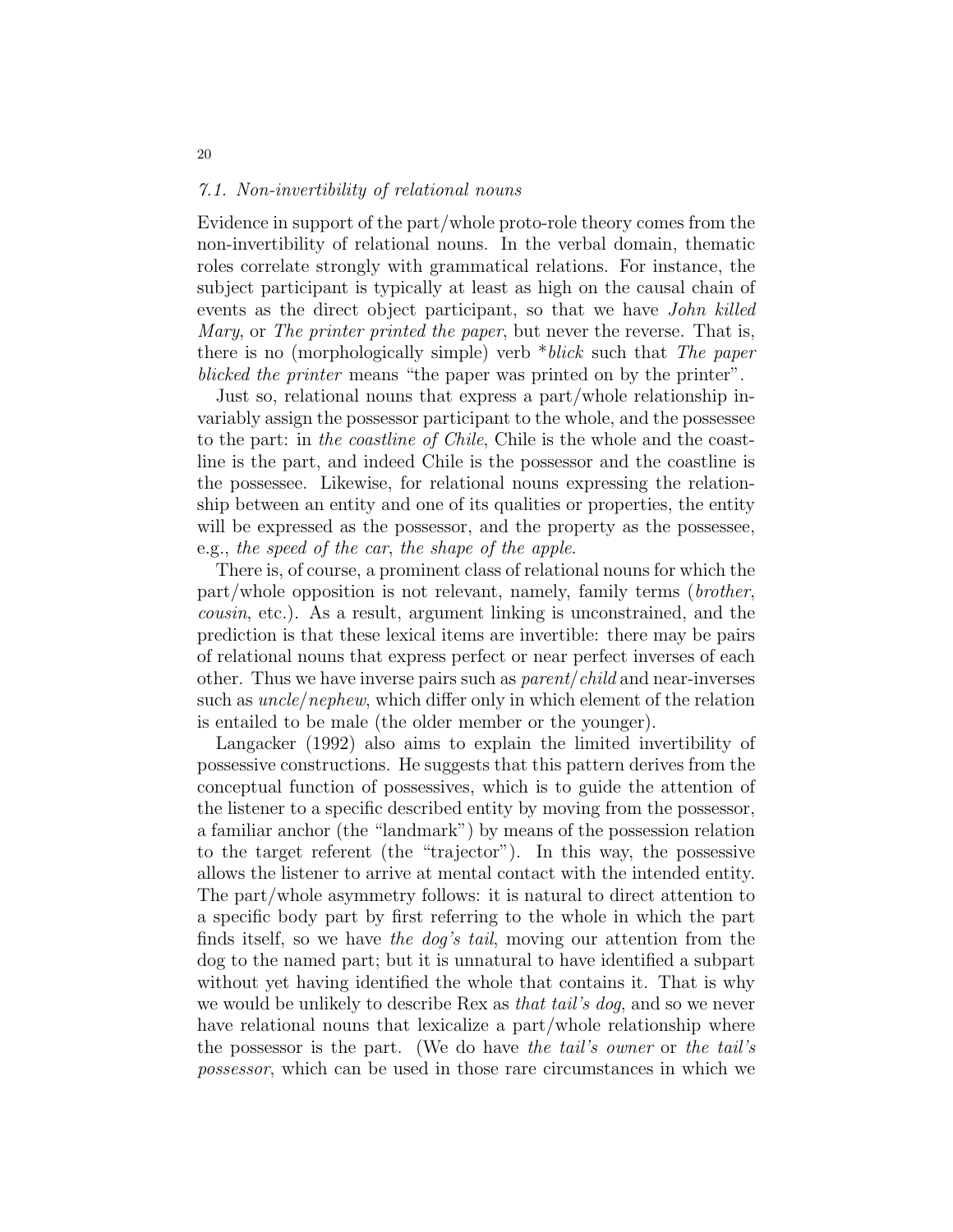do need to move from identification of the part to identification of the whole, but these do not constitute counterexamples, since they do not express relationships that are entailed to be part/whole relationships: the stick's owner does need not refer to an object of which the stick is a part.)

#### 8. Bare possessives

In some situations, the NP possessee constituent of a possessive can be elided to form a bare possessive (John's, the man's). Comparatives often license bare possessives ([speaking of dogs] John's is bigger than Mary's). In a neutral context, bare possessives often refer to homes (Let's go to John's). English has special morphological forms for bare possessives formed from personal pronouns (e.g., mine, yours, ours). Partee 1997 and several papers of Partee and Borschev (especially Partee and Borschev 2001) discuss bare possessives.

### 9. Double genitives

Double genitives are so-called because they appear to contain both the genitive of and a possessive clitic:

- (17) a. a friend of John
	- b. a friend of John's

The DP in (17a) is a plain postnominal possessive, and (17b) is a double genitive.

Barker 1998b, following work of Jackendoff (e.g., 1968), argues that the double genitive is a kind of partitive construction, and not a true genitive at all. As noted by Jackendoff, standard partitives and double genitives both exhibit an anti-uniqueness effect:

- (18) a. the one of John's books \*(that I like the best)
	- b. the book of John's  $*($ that I like the best)
	- c. the friend of John's children (that I like the best)

Like the standard partitive construction in (18a), the double genitive in (18b) is only compatible with the definite determiner if there is a relative clause (or some other form of restrictive modification) that renders the partitive or the double genitive unique. In contrast, the normal postnominal genitive  $of$  in  $(18c)$  can co-occur with the definite determiner whether or not there is further modification.

If the *of* in the double genitive is not the possessive *of*, this also explains why it is compatible with sortal head nouns (a stick of Bush's/\*Bush); why it can co-occur with a prenominal possessive (*my favorite book of*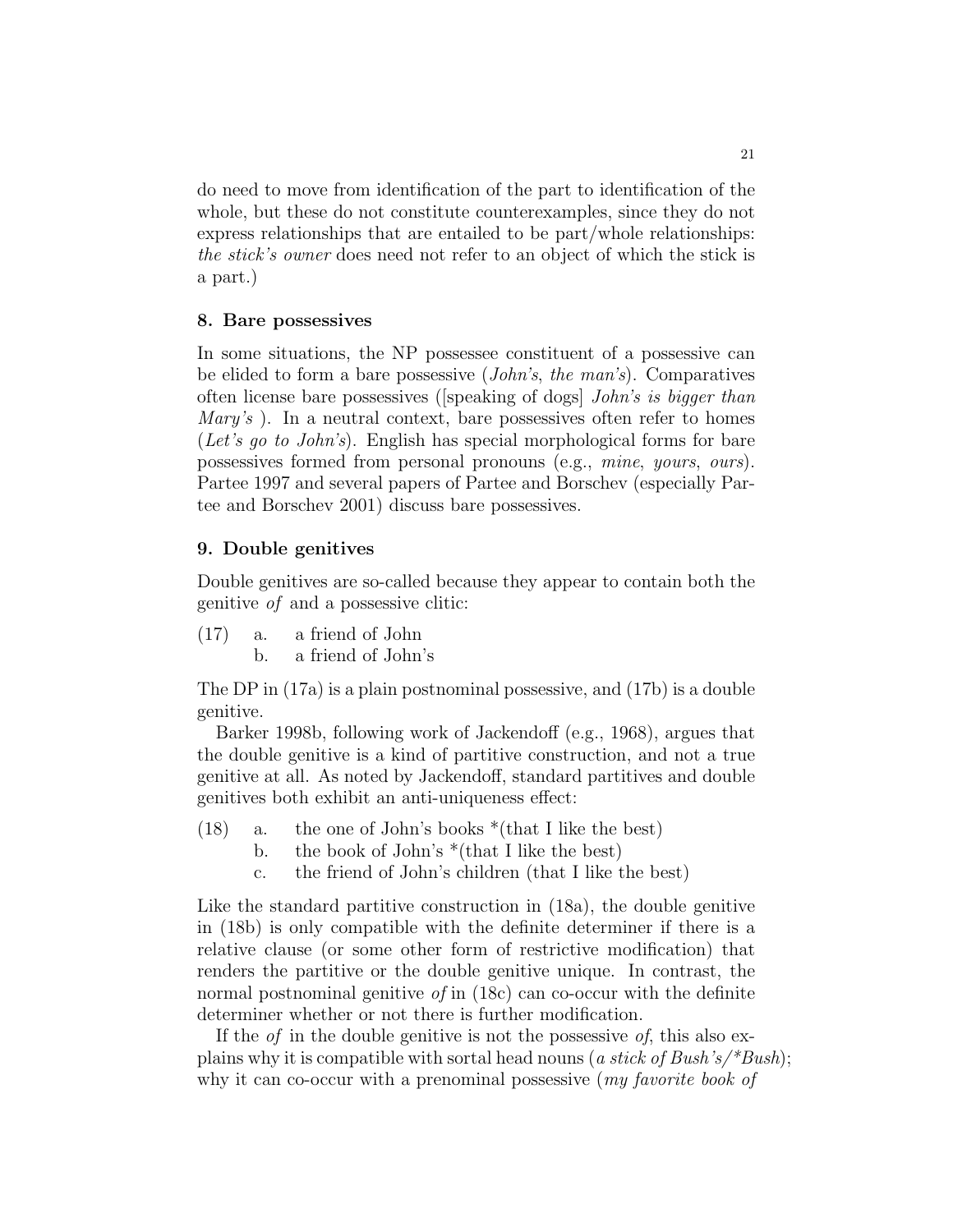$Mary's/*Mary$ ; and why it can express pragmatically-controlled possession relations: a picture of John's can be a picture that John owns, one that he holds in his hands, etc., but a picture of John can only describe a picture that depicts John.

Barker concludes that the *of* in  $(18b)$ , like the *of* in  $(18a)$ , is the partitive of, not the possessive of. Then a friend of John's is analyzed as a friend of  $\eta_{part}$  John's (friends), roughly paraphrasable as 'one friend out of the set of John's friends'. The anti-uniqueness effect is explained in standard partitives and in double genitives by assuming that partitivity is always proper partitivity, that is, that  $of_{part}$  DP must denote a property whose extension contains more than one entity. The proper partitivity hypothesis has been challenged by Ionin et al. (2006).

# 10. Plurals and dependent plurals

Possessives sometimes resist an interpretation that distributes possession across a set of possessors.

(19) a. The cream is now part of many men's grooming routine. b. ?This parking lot contains many men's car.

In (19a), the men in question need not have identical grooming routines. That is, the possession relation relating each man to his grooming routine distributes over the set of men. In (19b), however, for some reason, a reading on which each relevant man possesses a different car is difficult or impossible.

Perhaps relatedly, Zweig (2007) points out that possessives in some languages, including English, can have dependent plural readings.

- (20) a. This bike has wheels.
	- b. These unicycles have big wheels.

The plural on wheels entails that the bike in (20a) has more than one wheel. But (20b) has an interpretation on which each unicycle has only one wheel, though there must still be more than one wheel in the overall situation. On this interpretation, the plural big wheels depends on the plural These unicycles.

- (21) a. This woman's husbands are annoying.
	- b. These women's husbands are annoying.

Similarly, the plural on *husbands* in (21a) guarantees that the woman in question must have more than one husband. But in the possessive in (21b), although there must be more than one husband in the overall situation, there need not be more than one husband per woman. Thus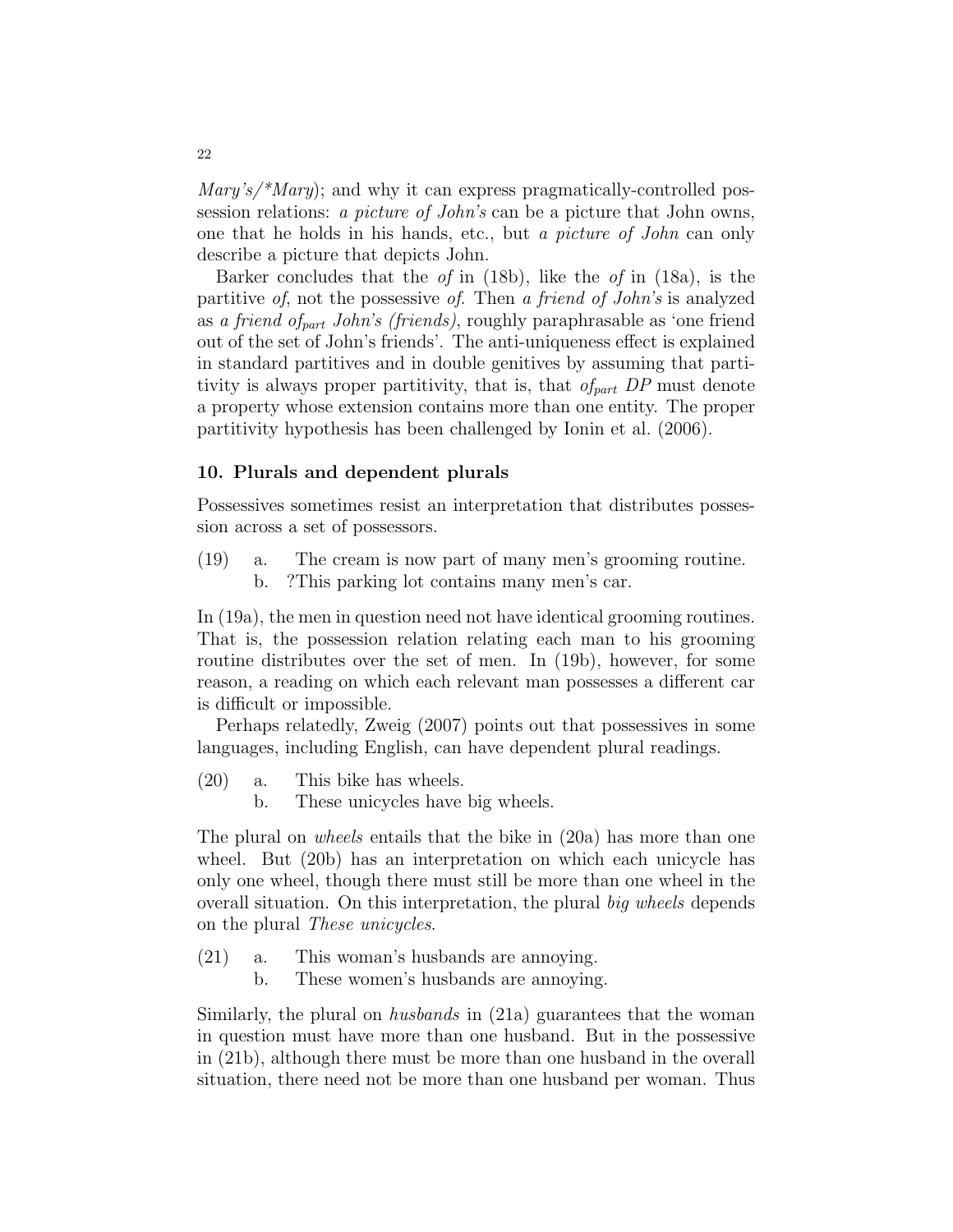the plural husbands depends (in the relevant sense) on the plural these women.

# 11. Some related topics

In this article, I have concentrated on nominal constructions. Naturally, there are several ways in which possessive constructions and possessive meanings can interact with verbal argument structure. There is a rich literature on nominalizations (the Roman's destruction of the city and gerunds (*John's singing in the shower*), notably including Chomsky 1970 and Grimshaw 1990.

There is likewise a rich literature on the syntax of sentences in which the main verb can have a possessive meaning. That is, many possession relations can be expressed using the verb have: John's friend  $\sim$  John has a friend; John's cloud ∼ John has a cloud, though not all: John's sake  $\sim$  \*John has a sake; the pub's vicinity  $\sim$  \*the pub has a vicinity.

Possessors play an active role in the syntax of many languages. Many languages have possessive constructions in which the possessor appears as a direct argument of the verb. Sometimes known as possessor raising or possessor ascension (e.g., Aissen 1990), these constructions are also known as external possession constructions (Payne and Barshi 1999). Some flavor of these constructions can be perceived by comparing English John touched Mary's arm versus John touched Mary on the arm.

Szabolcsi (1983) is an influential theory of a type of possessor movement in Hungarian.

Possessives play an important role in Keenan and Stavi's (1986) classic study on the class of quantifiers expressible by natural language DPs.

Partee and Borschev have a series of papers discussing the semantics of the Genitive of Negation in Slavic, with particular attention to Russian. With certain verbs, arguments that show nominative or accusative case in affirmative contexts can appear in genitive case in the presence of negation. On their analysis, the Genitive of Negation involves denying the existence of some entity with respect to a specific location.

#### References

Abney, Steven P. 1987. The English Noun Phrase in its Sentential Aspect. PhD diss., MIT.

Aissen, J. L. 1990. Possessor Ascension in Tzotzil. In L. Martin (ed). Papers in Mayan linguistics, 89–108. Columbia, MO: Lucas Brothers Publishers.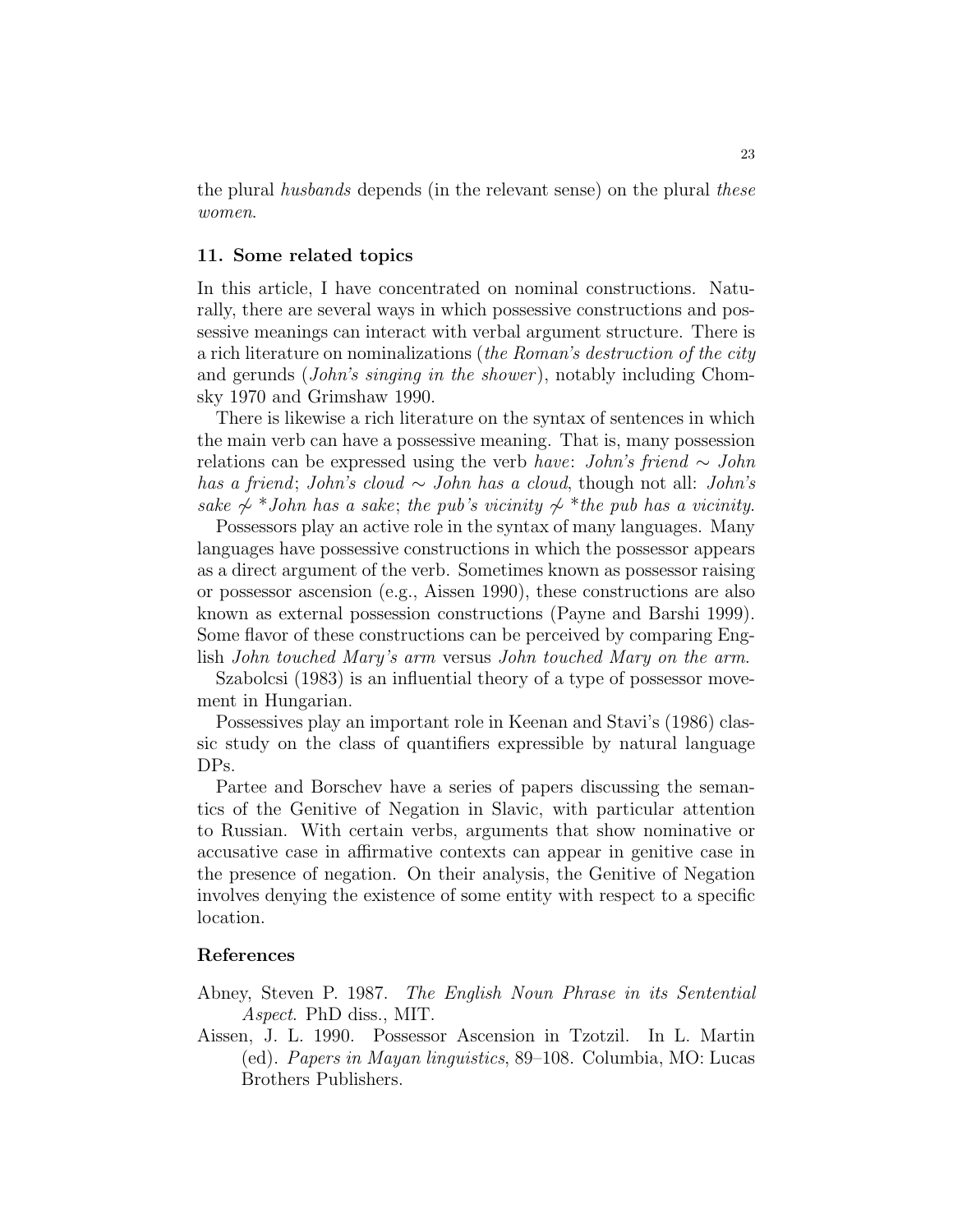- Abbott, B. 2004. Definiteness and indefiniteness. In Laurence R. Horn and Gregory Ward (eds). Handbook of Pragmatics. Oxford: Blackwell.
- Alexiadou, Artemis. 2005. Possessors and (in)definiteness. Lingua 11.5. 787–819.
- Barker, Chris. 1995. Possessive Descriptions. Stanford: CSLI Publications.
- Barker, Chris. 1998a. Episodic -ee in English: A thematic role constraint on new word formation. *Language* **74.4**:695–727.
- Barker, Chris. 1998b. Partitives, Double Genitives, and Anti-uniqueness. Natural Language and Linguistic Theory 16:679–717.
- Barker, Chris. 2000. Definite Possessives and Discourse Novelty. Theoretical Linguistics 26:211–227.
- Barker, Chris. 2004. Possessive weak definites. In Kim et al. 89–113.
- Barker, Chris and David Dowty. 1993. Non-verbal thematic protoroles. In Amy Schafer (ed). Proceedings of NELS 23, Amherst, MA: GSLA Publications. 49–62.
- Barker, Chris and Chung-chieh Shan. 2008. Donkey anaphora is inscope binding. Semantics and Pragmatics  $1.1: 1-40$ .
- Birner, Betty and Gregory Ward. 1994. Uniqueness, Familiarity, and the Definite Article in English.  $BLS$  20: 93-102.
- Büring, Daniel. 2004. Crossover situations. Natural Language Semantics 12.1:23–62.
- Carlson, Gregory and Rachel Sussman, N. Klein, and Michael Tanenhaus. 2006. Weak definite NP's. In C. Davis, A. R. Deal and Y. Zabbal (eds). *Proceedings of NELS 36*. UMass/Amherst: GLSA/Chicago.
- Chappell, Hillary and William McGregor (eds). 1996. The grammar of inalienability. A typological perspective on body part terms and the part-whole relation. Empirical approaches to languages typology, 14. Mouton de Gruyter.
- Chomsky, Noam. 1970. Remarks on nominalizations. In R.A. Jacobs and P.S. Rosenbaum (eds). Readings in English Transformational Grammar, Waltham MA. 184–221.
- Christophersen, Paul. 1939. The Articles. London: Munksgaard, Copenhagen and Oxford University Press.
- Coene, Martine and Yves d'Hulst (eds). 2003. From NP to DP, Volume 2: The expression of possession in noun phrases Linguistik Aktuell/Linguistics Today 56. John Benjamins.
- Dobrovie-Sorin, Carmen, 2000a. De la syntaxe à l'interprétation, de Milner (1982) à Milner (1995): le génitif'. in J.-M. Marandin (ed). Cahier Jean-Claude Milner. Paris: Verdier.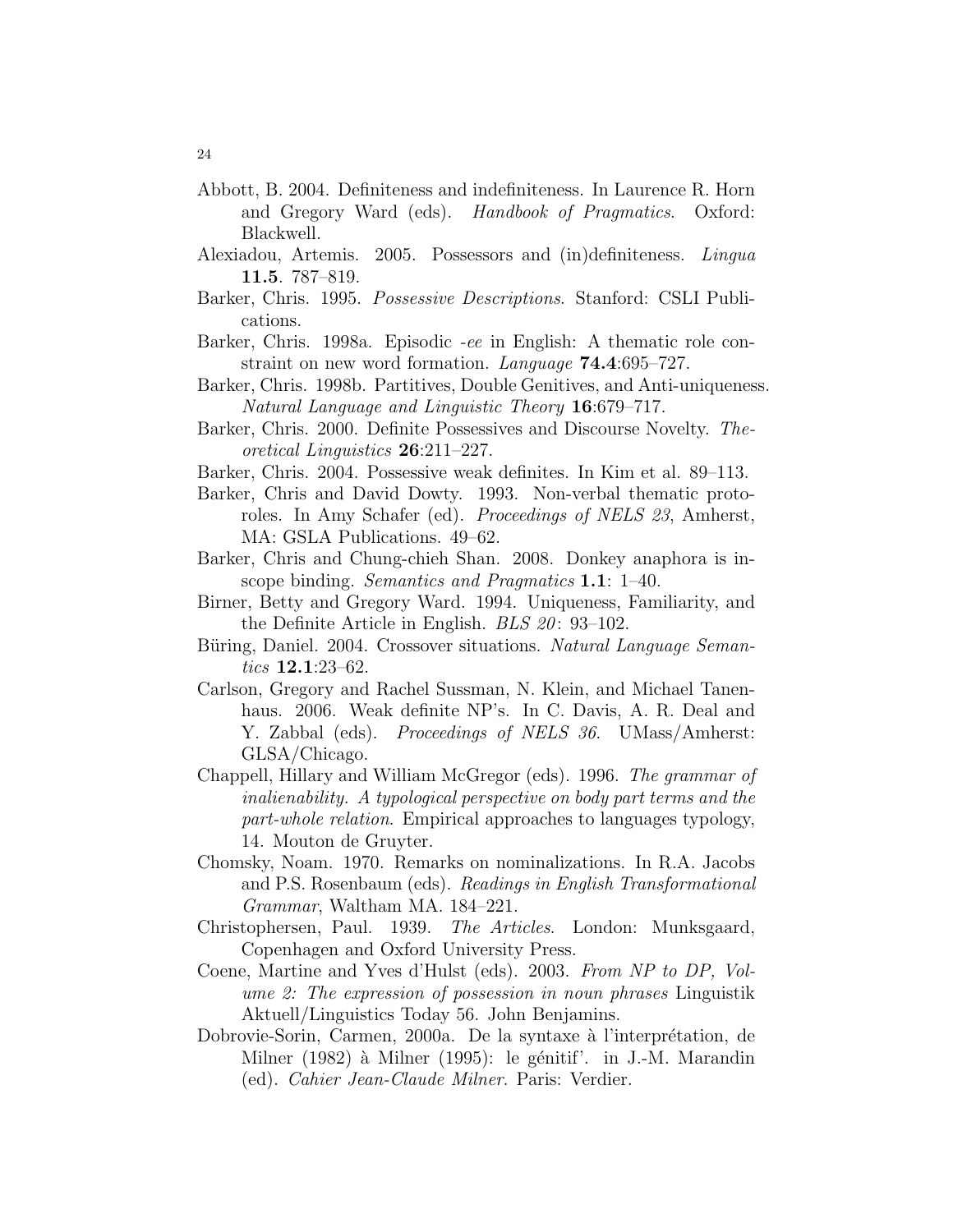- Dobrovie-Sorin, Carmen. 2000b. (In)definiteness spread: from Romanian genitives to Hebrew Construct State nominals. In V. Motapanyane (ed). Comparative Studies in Romanian Syntax. Elsevier. 177–226.
- Dobrovie-Sorin, Carmen. 2004. Genitives and determiners. In Kim et al. 115–132.
- Downing, Pamela. 1977. On the creation and use of English compound nouns. *Language* 53. 810–842.
- Grimshaw, Jane. 1990. Argument Structure. Cambridge, MA: MIT Press.
- Gundel, Jeanette, Nancy Hedberg, and Ron Zacharski. 1993. Cognitive status and the form of referring expressions. Language 69.2: 274–307.
- Heim, Irene. 1982. The Semantics of Definite and Indefinite Noun Phrases. Dissertation, University of Massachusetts, Amherst.
- Heim, Irene and Angelika Kratzer. 1998. Semantics in generative grammar Blackwell.
- Heine, Bernd. 1997. Possession: Cognitive Sources, Forces, and Grammaticalization. Cambridge University Press.
- Heller, Daphna. 2002. Possession as a Lexical Relation: Evidence from the Hebrew Construct State. In L. Mikkelsen and C. Potts (eds). WCCFL 21 Proceedings. Somerville, MA: Cascadilla Press. 127– 140.
- Ionin, Tania, Ora Matushansky, and E.G. Ruys. 2006. Parts of Speech: Toward a unified semantics for partitives. In Christopher Davis, Amy Rose Deal and Youri Zabbal (eds). *Proceedings of NELS 36*. Amherst, Massachusetts: University of Massachusetts, GLSA. 357–370.
- Jackendoff, Ray. 1968. Possessives in English. In S. Anderson, R. Jackendoff, and S.J. Keyser (eds). Studies in Transformational Grammar and Related Topics, Waltham, MA: Brandeis Univ. Press, 25–51.
- Kamp, Hans and Barbara Partee. 1995. Prototype theory and compositionality. *Cognition* 57. 129–191.
- Keenan Edward L. and Jonathan Stavi. 1986. A Semantic Characterization of Natural Language Determiners. *Linguistics and Philos*ophy 9:253–326.
- Kim, Ji-yung, Yury Lander, and Barbara H. Partee (eds). 2004. Possessives and Beyond: Semantics and Syntax. Amherst, MA: GLSA Publications.
- Langacker, Ronald. 1992. The symbolic nature of cognitive grammar: the meaning of of and of of -periphrasis. In Martin Putz (ed).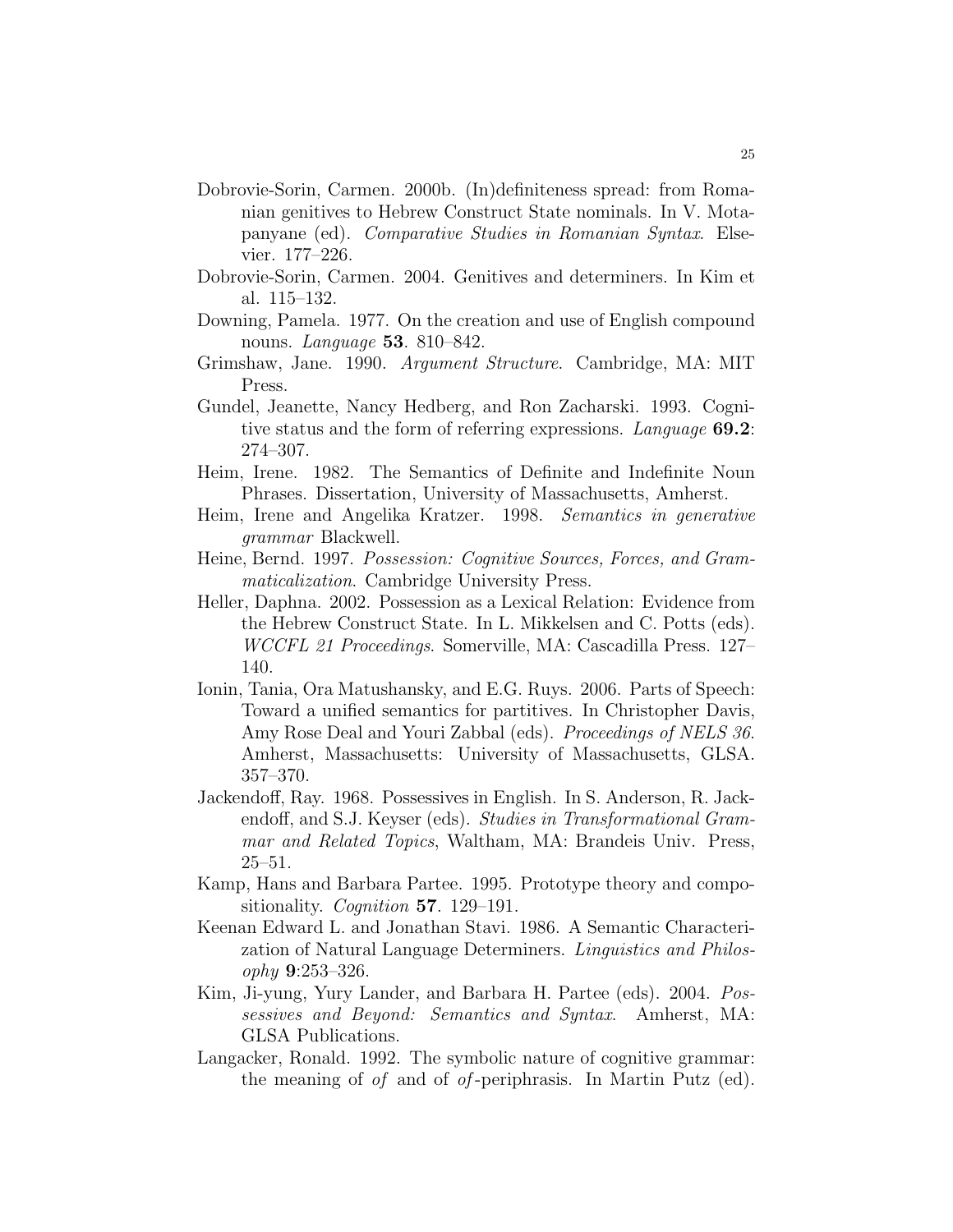Thirty years of Linguistics Evolution: Studies in honour of René Dirven on the Occasion of his Sixtieth Birthday. Amsterdam: John Benjamins. 483–502.

- Larson, Richard. 1998. Events and Modification in Nominals. In D. Strolovitch and A. Lawson (eds). *Proceedings from Semantics* and Linguistic Theory 8. Ithaca, NY: Cornell University.
- Larson, Richard and Sungeun Cho. 2003. Natural Language Semantics 11: 217–247.
- Lewis, David. 1979. Scorekeeping In a Language Game. In R. Bäuerle, U. Egli, and A. von Stechow (eds). Semantics from Different Points of View, Berlin: Springer-Verlag. 172–187.
- Löbner, S. 1985. Definites. Journal of Semantics 4:279–326.
- Mandelbaum, D. 1994. Syntactic conditions on saturation. CUNY PhD dissertation.
- Miller, Philippe. 1991. Clitics and Constituents in Phrase Structure Grammar. PhD dissertation, University of Utrecht.
- Moltmann, Friederike. 2004. Properties and Kinds of Tropes: New Linguistic Facts and Old Philosophical Insights. *Mind* 123.1. 1–41.
- Munn, Alan. 1995. The possessor that stayed close to home. In Proceedings of WECOL V.
- Partee, Barbara H. 1987. Noun phrase interpretation and type-shifting principles. In J. Groenendijk, D. de Jongh, and M. Stokhof (eds). Studies in Discourse Representation Theory and the Theory of Generalized Quantifiers. GRASS 8, Dordrecth: Foris. 115–143.
- Partee, Barbara H. 1989. Binding Implicit Variables in Quantified Contexts. In CLS 25.
- Partee, Barbara H. 1997. Genitives—A case study. Appendix to Theo M.V.Janssen, 'Compositionality'. In J.F.A.K. van Benthem & A. ter Meulen (eds). *Handbook of Logic and Linguistics*. Amsterdam: Elsevier. 464–470.
- Partee, Barbara H. and Vladimir Borschev. 1998. Integrating lexical and formal semantics: Genitives, relational nouns, and typeshifting. In R. Cooper and T. Gamkrelidze (eds.), *Proceedings of* the Second Tbilisi Symposium on Language, Logic, and Computation, Tbilisi: Center on Language, Logic, Speech, Tbilisi State University, 229–241.
- Partee, Barbara H. and Vladimir Borschev. 2000. Possessives, favorite, and coercion. In Anastasia Riehl and Rebecca Daly (eds). Proceedings of ESCOL99. Ithaca, NY: CLC Publications, Cornell University. 173–190.